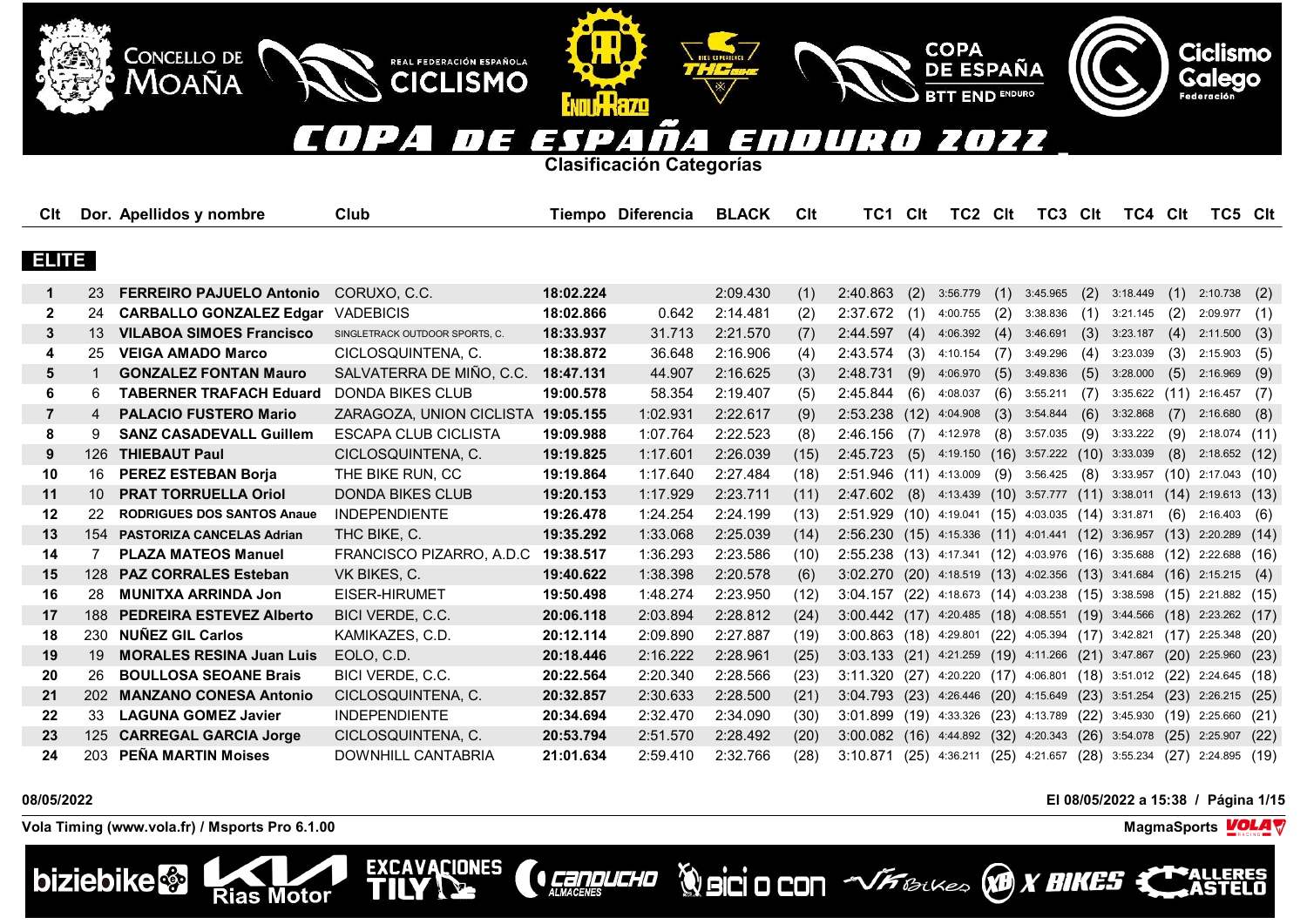### $(1) 24$ 2022 E 6000 Έ l D  $\prime$ 4.

**COPA** 

**DE ESPAÑA** 

**END ENDURO** 

**Clasificación Categorías**

| Clt |     | Dor. Apellidos y nombre          | Club                           |           | Tiempo Diferencia | <b>BLACK</b> | CIt  | TC1                                                                   | Clt  | TC2 | Clt | TC3 | Clt | TC4 Clt                                                         |      | TC5 Clt                                                                |      |
|-----|-----|----------------------------------|--------------------------------|-----------|-------------------|--------------|------|-----------------------------------------------------------------------|------|-----|-----|-----|-----|-----------------------------------------------------------------|------|------------------------------------------------------------------------|------|
| 25  | 153 | <b>BERNARDEZ ORDAS Manuel</b>    | THC BIKE, C.                   | 21:06.148 | 3:03.924          | 2:32.738     | (27) | 3:07.898                                                              |      |     |     |     |     | $(24)$ 4:39.649 $(26)$ 4:19.015 $(25)$ 3:54.813 $(26)$          |      | $2:32.035$ (30)                                                        |      |
| 26  | 183 | <b>SILVA Claudio</b>             | <b>INDEPENDIENTE</b>           | 21:20.169 | 3:17.945          | 2:38.579     | (36) | 3:11.059                                                              |      |     |     |     |     |                                                                 |      |                                                                        |      |
|     |     |                                  |                                |           |                   |              |      |                                                                       |      |     |     |     |     | $(26)$ 4:40.426 $(27)$ 4:26.504 $(32)$ 3:53.394 $(24)$          |      | 2:30.207 (27)                                                          |      |
| 27  |     | 206 ALVAREZ PEREIRA Oscar        | <b>BICIS OLIVEIRA, C.C.</b>    | 21:21.508 | 3:19.284          | 2:36.551     | (34) | 3:19.680 (35) 4:42.136 (28) 4:20.766 (27) 3:56.386                    |      |     |     |     |     |                                                                 |      | $(29)$ 2:25.989 $(24)$                                                 |      |
| 28  | 226 | <b>COSTAS VILLAVERDE Oscar</b>   | PONTEBIKE TEAM SPORTSKIDS      | 21:22.383 | 3:20.159          | 2:30.273     | (26) | 3:11.707                                                              |      |     |     |     |     |                                                                 |      | $(28)$ 4:35.266 $(24)$ 4:34.992 $(36)$ 3:58.074 $(30)$ 2:32.071 $(31)$ |      |
| 29  | 34  | <b>LAZARO PEREZ Carlos</b>       | EOLO, C.D.                     | 21:24.214 | 3:21.990          | 2:36.156     | (33) | 3:14.313 (33) 4:43.291 (31) 4:22.848 (29) 3:56.371                    |      |     |     |     |     |                                                                 |      | $(28)$ 2:31.235 $(28)$                                                 |      |
| 30  | 185 | <b>LOMBA RODRIGUEZ Alejandro</b> | IN SITU, C.C.                  | 21:33.417 | 3:31.193          | 2:38.328     | (35) | 3:14.277 (32) 4:42.824 (30) 4:23.343 (30) 3:59.371                    |      |     |     |     |     |                                                                 |      | $(31)$ 2:35.274 $(34)$                                                 |      |
| 31  | 37  | PELETEIRO CORREDOIRA Sergio      | MOTO BIKE, P.C.                | 21:36.955 | 3:34.731          | 2:26.551     | (16) | 3:13.910 (31) 5:27.478 (48) 4:10.953 (20) 3:50.938                    |      |     |     |     |     |                                                                 |      | $(21)$ 2:27.125 $(26)$                                                 |      |
| 32  | 228 | <b>VAZQUEZ FERNANDEZ Alfonso</b> | PONTEBIKE TEAM SPORTSKIDS      | 22:19.108 | 4:16.884          | 2:48.285     | (45) | 3:20.027                                                              |      |     |     |     |     | $(36)$ 4:48.089 $(34)$ 4:30.547 $(33)$ 4:13.500                 | (35) | 2:38.660 (38)                                                          |      |
| 33  | 35  | <b>LEDO DURAN Dunji</b>          |                                | 22:20.293 | 4:18.069          | 2:33.843     | (29) | 3:17.711                                                              |      |     |     |     |     | $(34)$ 4:54.974 $(37)$ 4:55.738 $(45)$ 4:01.238                 |      | $(32)$ 2:36.789 $(36)$                                                 |      |
| 34  |     | 135 SAA FERNANDEZ Marcos         | AVANZA-O PORRIÑO               | 22:44.329 | 4:42.105          | 2:39.101     | (37) | 3:36.266 (41) 5:00.259 (38) 4:35.269 (37) 4:16.711 (38) 2:36.723 (35) |      |     |     |     |     |                                                                 |      |                                                                        |      |
| 35  | 32  | <b>GARCIA DOS SANTOS Sergio</b>  | MONTEFERRO BIKE CLUB           | 22:58.736 | 4:56.512          | 2:50.481     | (47) | 3:37.836 (42) 5:04.865 (39) 4:34.524 (35) 4:13.695                    |      |     |     |     |     |                                                                 |      | $(36)$ 2:37.335 $(37)$                                                 |      |
| 36  | 36  | <b>NOVO FERNANDEZ Javier</b>     | PULPEIROS MUGARDOS, C.         | 23:05.268 | 5:03.044          | 2:51.012     | (48) | 3:33.934 (40) 5:06.744 (43) 4:35.688 (38) 4:16.242 (37) 2:41.648 (39) |      |     |     |     |     |                                                                 |      |                                                                        |      |
| 37  |     | 123 LAMA PEREZ Manuel            | CICLOSQUINTENA, C.             | 23:16.212 | 5:13.988          | 2:46.156     | (44) | 3:33.347                                                              |      |     |     |     |     | $(39)$ 5:05.037 $(40)$ 4:44.672 $(42)$ 4:24.539 $(40)$ 2:42.461 |      |                                                                        | (42) |
| 38  | 120 | <b>MARTIN GOMEZ Jose Daniel</b>  |                                | 23:23.084 | 5:20.860          | 2:40.867     | (38) | 3:42.852 (46) 5:10.170 (44) 4:44.590 (41) 4:22.836 (39) 2:41.769 (40) |      |     |     |     |     |                                                                 |      |                                                                        |      |
| 39  | 133 | <b>PINEIRO MARTINEZ Edwin</b>    | VK BIKES, C.                   | 23:29.107 | 5:26.883          | 3:12.676     | (51) | 3:40.430 (44) 5:13.334 (45) 4:38.281 (40) 4:11.957 (34) 2:32.429 (32) |      |     |     |     |     |                                                                 |      |                                                                        |      |
| 40  | 227 | <b>CAMPOS MARTINEZ Pedro</b>     | POLICIA LOCAL DE A CORUÑA. ACD | 23:36.155 | 5:33.931          | 2:42.367     | (40) | 4:17.394                                                              |      |     |     |     |     | $(48)$ 4:51.465 $(36)$ 4:36.515 $(39)$ 4:26.324 $(42)$          |      | 2:42.090 (41)                                                          |      |
| 41  | 229 | <b>ESTEVEZ CRESPO Miguel</b>     | PONTEBIKE TEAM SPORTSKIDS      | 23:39.051 | 5:36.827          | 2:44.925     | (41) | 3:38.500 (43) 5:06.633 (42) 4:53.590 (44) 4:31.336 (43) 2:44.067 (43) |      |     |     |     |     |                                                                 |      |                                                                        |      |
| 42  | 163 | <b>SIMON PASCUAL Diego</b>       | + ENDURO MTB. C.               | 23:54.349 | 5:52.125          | 2:45.977     | (43) | 3:41.641                                                              |      |     |     |     |     | $(45)$ 5:06.332 $(41)$ 5:06.274 $(47)$ 4:25.980 $(41)$          |      | 2:48.145 (44)                                                          |      |
| 43  | 121 | <b>STEYN Louis</b>               | <b>INDEPENDIENTE</b>           | 24:58.028 | 6:55.804          | 2:45.582     | (42) | 4:22.496                                                              | (49) |     |     |     |     | 5:22.177 (46) 4:59.574 (46) 4:37.762 (45)                       |      | 2:50.437                                                               | (45) |
| 44  | 119 | <b>LAKTIOUET Khalid</b>          |                                | 25:48.462 | 7:46.238          | 3:24.594     | (52) | 3:59.766                                                              |      |     |     |     |     | (47) 5:34.775 (49) 5:07.461 (48) 4:48.421                       | (46) | 2:53.445                                                               | (46) |
| 45  | 138 | <b>BARREIRO MARCOS Juan</b>      | THC BIKE, C.                   | 25:50.508 | 7:48.284          | 2:52.847     | (49) | 4:26.676                                                              | (50) |     |     |     |     | 5:24.369 (47) 4:46.468 (43) 4:32.180                            |      | $(44)$ 3:47.968                                                        | (48) |
| 46  |     | 210 RAMOS ALDREY Yago            | BICIS OLIVEIRA, C.C.           | 28:48.273 | 10:46.049         | 3:01.973     | (50) | 4:49.441                                                              |      |     |     |     |     |                                                                 |      | $(52)$ 5:53.551 $(50)$ 6:14.320 $(50)$ 5:24.445 $(47)$ 3:24.543 $(47)$ |      |

**CENTRACERES** 

Ausentes - TC5

31 **GARCIA REBOREDO Pablo** CICLOSQUINTENA, C. 155 **CASTELO PEREZ Miguel** THC BIKE, C.

**Vola Timing (www.vola.fr) / Msports Pro 6.1.00 MagmaSports VOLA** 

**CONCELLO DE** 

Moaña





REAL FEDERACIÓN ESPAÑOLA

**CICLISMO** 

**08/05/2022 El 08/05/2022 a 15:38 / Página 2/15**



**WorkSittU** 

**Ciclismo**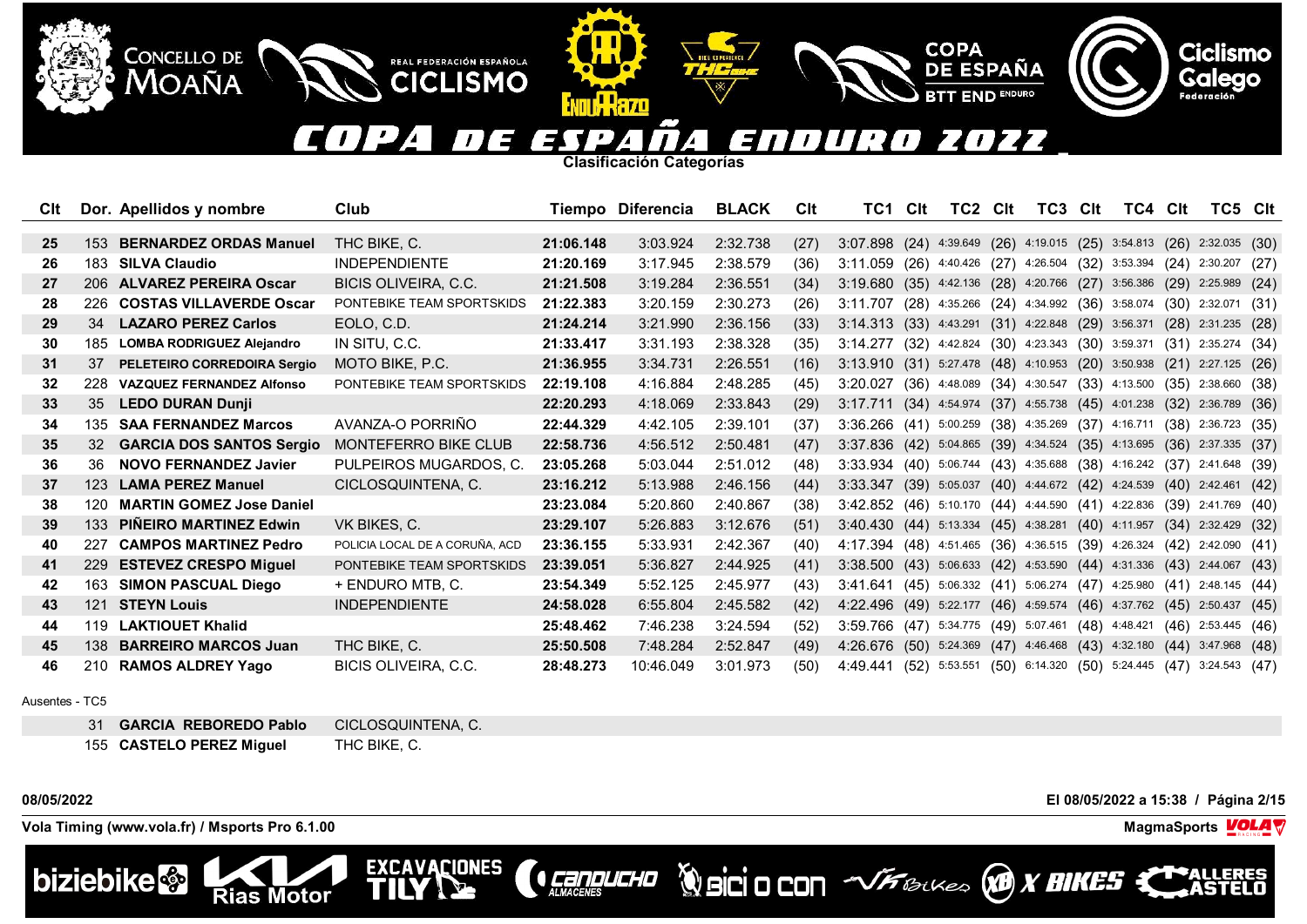

| 27              | MENDEZ BOUZA Kevin Xoel                      | ROCASPORT GIANT, C.  | $2:26.793$ (17) |      | 2:55.531 (14)                                                   |
|-----------------|----------------------------------------------|----------------------|-----------------|------|-----------------------------------------------------------------|
| 29              | TORRON VAZQUEZ-NOGUEROL Nicolas KOMANCHE, C. |                      | 2:28.535        | (22) | 3:12.332 (29) 4:28.310 (21) 4:16.656 (24) 4:02.422 (33)         |
| 30 <sup>2</sup> | <b>FERNANDEZ ALVAREZ Victor Manuel</b>       | XTREMBIKE, C.C.      |                 |      |                                                                 |
|                 | 122 SAMPEDRO MARIÑO Juan Francisco           | CICLOSQUINTENA, C.   |                 |      |                                                                 |
|                 | 205 CORRALES RIANCHO Ivan                    | DOWNHILL CANTABRIA   | $2:35.168$ (31) |      | 3:25.098 (37) 4:42.351 (29) 7:11.305 (51)                       |
|                 | 209 GARCIA NOYA Adrian                       | BICIS OLIVEIRA, C.C. | 2:48.656        |      | $(46)$ 4:31.121 (51) 6:30.166 (51) 5:23.063 (49) 13:37.345 (48) |
|                 |                                              |                      |                 |      |                                                                 |

# **SUB23**

|    |     | <b>CARRERA PRADO Nicolas</b>    | TEAM JUSTBIKES-TRANSITION      | 18:34.471 |          | 2:19.000 | (1)  | $2:44.340$ (1) $4:04.365$ (1) $3:50.164$ (1) $3:24.110$                         |     |                                     |     |                      |     |                | (1)  | $2:12.492$ (1)       |     |
|----|-----|---------------------------------|--------------------------------|-----------|----------|----------|------|---------------------------------------------------------------------------------|-----|-------------------------------------|-----|----------------------|-----|----------------|------|----------------------|-----|
| 2  | -12 | <b>FERNANDEZ PEREZ David</b>    | AVANZA-O PORRIÑO               | 19:12.685 | 38.214   | 2:23.402 | (7)  | 2:46.875                                                                        | (3) | 4:13.822                            |     | $(4)$ 3:58.293       | (3) | 3:33.601       | (2)  | $2:16.692$ (2)       |     |
| 3  | 127 | <b>NOVO SAMPEDRO Cristian</b>   | VK BIKES, C.                   | 19:17.163 | 42.692   | 2:20.743 | (3)  | $2:52.489$ (8)                                                                  |     | 4:09.673                            |     | $(2)$ 3:57.871       |     | $(2)$ 3:37.293 | (7)  | 2:19.094             | (5) |
| 4  |     | <b>MENENDEZ GONZALEZ Diego</b>  | <b>CARES DEVA</b>              | 19:24.592 | 50.121   | 2:27.176 | (8)  | 2:46.610                                                                        | (2) | 4:17.045                            | (5) | 3:59.113             | (4) | 3:35.105       | (5)  | 2:19.543             | (6) |
| 5. | 20  | <b>PRAT TORRUELLA Bernat</b>    | DONDA BIKES CLUB               | 19:28.270 | 53.799   | 2:22.945 | (6)  | $2:49.109$ (4)                                                                  |     | 4:21.404                            |     | $(9)$ 3:59.535 $(5)$ |     | 3:33.969       | (3)  | $2:21.308$ (8)       |     |
| 6. | 194 | <b>DONIZ GARCIA Marcos</b>      | <b>VADEBICIS</b>               | 19:38.180 | 1:03.709 | 2:32.778 | (14) | $2:52.418$ (7)                                                                  |     | 4:17.410                            |     | $(6)$ 4:04.340       | (7) | 3:34.082       | (4)  | 2:17.152 (3)         |     |
|    | 221 | ROMERO UCHA Ismael              | PONTEBIKE TEAM SPORTSKIDS      | 19:44.031 | 1:09.560 | 2:20.856 | (4)  | $2:59.593$ (10) 4:23.039 (10) 4:02.778 (6)                                      |     |                                     |     |                      |     | 3:36.738       | (6)  | $2:21.027$ (7)       |     |
| 8  | 15  | <b>BOSCH NUNEZ David</b>        | FORNELLS DE LA SELVA. CLUB BTT | 19:44.326 | 1:09.855 | 2:19.648 | (2)  | $2:51.695$ (6)                                                                  |     | 4:19.595 (8) 4:16.450 (13) 3:38.648 |     |                      |     |                | (8)  | 2:18.290(4)          |     |
| 9  | 44  | <b>LOUREIRO GIRALDEZ Manuel</b> | CORUXO, C.C.                   | 20:03.202 | 1:28.731 | 2:27.586 | (11) | 2:57.817 (9) 4:23.877 (11) 4:07.496 (8) 3:42.133                                |     |                                     |     |                      |     |                |      | $(9)$ 2:24.293 $(9)$ |     |
| 10 | .38 | <b>GARCIA FAURA Asier</b>       | ZARAGOZA, UNION CICLISTA       | 20:29.487 | 1:55.016 | 2:30.551 | (13) | $3:05.454$ (12) $4:25.259$ (13) $4:12.738$ (10) $3:51.129$ (13) $2:24.356$ (10) |     |                                     |     |                      |     |                |      |                      |     |
| 11 | 21  | <b>LEEUWENBERG Rafael</b>       | LOOSE RIDERS. TERUEL           | 20:30.050 | 1:55.579 | 2:27.485 | (10) | $3:08.414$ (13) 4:24.588 (12) 4:13.340 (11) 3:50.965 (12) 2:25.258 (11)         |     |                                     |     |                      |     |                |      |                      |     |
| 12 | 42  | <b>GIMENEZ ARASANZ Miquel</b>   | BARBASTRO, C.C.                | 20:48.160 | 2:13.689 | 2:35.117 | (15) | $3:03.055$ (11) 4:36.673 (16) 4:17.523 (14) 3:47.855                            |     |                                     |     |                      |     |                | (11) | 2:27.937 (12)        |     |
| 13 | 46. | <b>OLIVA LAFARGA Lucas</b>      | GRAN VIA BIKES, C.C.           | 21:00.407 | 2:25.936 | 2:30.105 | (12) | $3:14.015$ (14) $4:31.795$ (14) $4:14.590$ (12) $3:59.828$ (15) $2:30.074$ (13) |     |                                     |     |                      |     |                |      |                      |     |

*Cannucho* 

**Vola Timing (www.vola.fr) / Msports Pro 6.1.00 MagmaSports VOLA** 

**Rias Motor** 

**EXCAVACIONES** 

ш



**08/05/2022 El 08/05/2022 a 15:38 / Página 3/15**



**WorkSittU**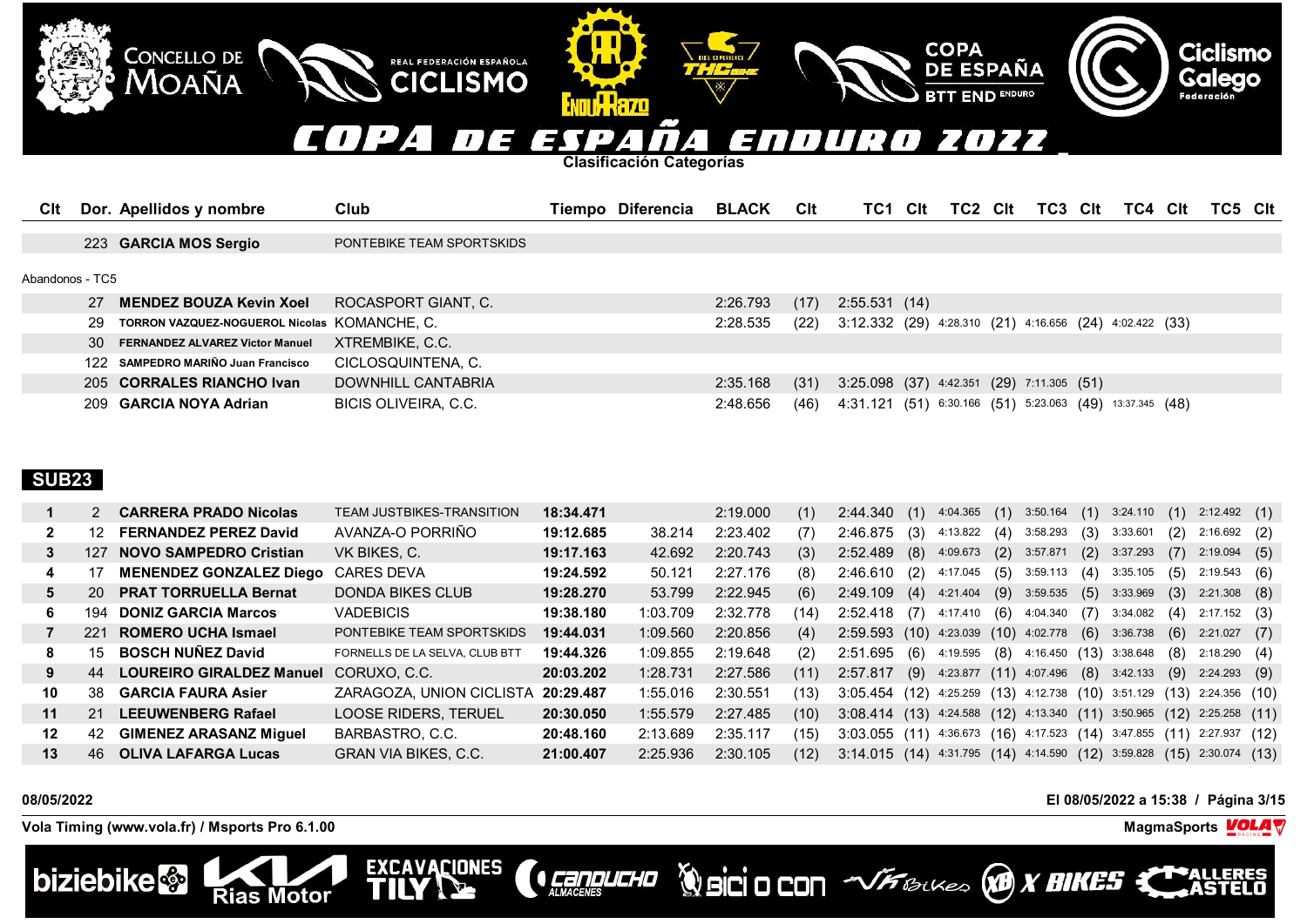## COPA TT E ENDURO 2022 ES  $\mathbf{L}$ 4

**Clasificación Categorías**

III.KAZO

REAL FEDERACIÓN ESPAÑOLA

**CICLISMO** 

EXCAVACIONES

| Clt               |             | Dor. Apellidos y nombre         | Club                      |           | Tiempo Diferencia | <b>BLACK</b> | <b>C</b> lt | TC1                                                                            | Clt | TC2 | Clt | TC3 | Clt | TC4 | <b>CIt</b> | TC5 Clt |  |
|-------------------|-------------|---------------------------------|---------------------------|-----------|-------------------|--------------|-------------|--------------------------------------------------------------------------------|-----|-----|-----|-----|-----|-----|------------|---------|--|
|                   |             |                                 |                           |           |                   |              |             |                                                                                |     |     |     |     |     |     |            |         |  |
| 14                |             | 222 PORTO OTERO Pablo           | PONTEBIKE TEAM SPORTSKIDS | 21:12.043 | 2:37.572          | 2:27.293     | (9)         | $3:25.879$ (19) $4:34.051$ (15) $4:08.246$ (9) $4:03.379$ (16) $2:33.195$ (15) |     |     |     |     |     |     |            |         |  |
| 15                |             | 136 MARTINEZ DIZ Yago           | AVANZA-O PORRIÑO          | 21:56.470 | 3:21.999          | 2:38.031     | (16)        | 3:26.402 (20) 4:45.255 (18) 4:26.078 (15) 4:05.684 (18) 2:35.020 (19)          |     |     |     |     |     |     |            |         |  |
| 16                |             | 219 SANCHEZ CRUCES Jose         | PONTEBIKE TEAM SPORTSKIDS | 22:02.170 | 3:27.699          | 2:40.144     | (17)        | $3:14.824$ (15) 4:54.355 (21) 4:30.804 (16) 4:07.125 (20) 2:34.918 (17)        |     |     |     |     |     |     |            |         |  |
| 17                | 207         | <b>ROMERO MALLO Martin</b>      | BICIS OLIVEIRA, C.C.      | 22:11.223 | 3:36.752          | 3:00.606     | (24)        | 3:21.332 (17) 4:43.184 (17) 4:36.348 (19) 3:54.808 (14) 2:34.945 (18)          |     |     |     |     |     |     |            |         |  |
| 18                | $8^{\circ}$ | <b>COSTA GRAELL Pau</b>         | ESCAPA CLUB CICLISTA      | 22:17.717 | 3:43.246          | 2:22.133     | (5)         | 2:50.523 (5) 4:12.310 (3) 6:35.754 (26) 3:44.207 (10) 2:32.790 (14)            |     |     |     |     |     |     |            |         |  |
| 19                | 45          | <b>MARTINEZ FERNANDEZ Ivan</b>  | XTREMBIKE, C.C.           | 22:40.399 | 4:05.928          | 2:42.644     | (19)        | 3:25.820 (18) 5:11.603 (24) 4:32.258 (17) 4:11.226 (21) 2:36.848 (20)          |     |     |     |     |     |     |            |         |  |
| <b>20</b>         | 137         | <b>PINEIRA RODRIGUEZ Sergio</b> | PONTEBIKE TEAM SPORTSKIDS | 22:49.897 | 4:15.426          | 2:42.641     | (18)        | 3:18.762 (16) 4:50.416 (19) 5:18.273 (23) 4:05.699 (19) 2:34.106 (16)          |     |     |     |     |     |     |            |         |  |
| 21                | 43          | <b>IGLESIAS MEDINA Rodrigo</b>  | <b>INDEPENDIENTE</b>      | 23:45.666 | 5:11.195          | 3:50.179     | (28)        | 3:34.258 (21) 5:06.349 (22) 4:33.152 (18) 4:04.868 (17) 2:36.860 (21)          |     |     |     |     |     |     |            |         |  |
| $22 \overline{ }$ |             | 134 MORA MIGUEZ Pedro           |                           | 24:07.524 | 5:33.053          | 2:46.144     | (20)        | 3:41.218 (23) 4:50.713 (20) 5:12.313 (21) 4:48.757 (23) 2:48.379 (23)          |     |     |     |     |     |     |            |         |  |
| 23                | 48.         | <b>VAZQUEZ MATOS Manuel</b>     |                           | 24:38.324 | 6:03.853          | 2:51.386     | (22)        | 4:03.675 (25) 5:11.283 (23) 4:50.449 (20) 4:46.594 (22) 2:54.937 (24)          |     |     |     |     |     |     |            |         |  |
| 24                |             | 139 PORTELA ROSALES Pedro       | THC BIKE, C.              | 27:02.224 | 8:27.753          | 3:08.984     | (26)        | 4:35.766 (26) 5:42.783 (25) 5:12.414 (22) 5:21.027 (25) 3:01.250 (25)          |     |     |     |     |     |     |            |         |  |
| 25                | 41          | <b>BAZ MARTINEZ Ruben</b>       | VK BIKES, C.              | 28:06.825 | 9:32.354          | 3:00.843     | (25)        | 4:42.941 (27) 6:01.705 (26) 5:42.500 (24) 5:06.039 (24) 3:32.797 (26)          |     |     |     |     |     |     |            |         |  |
| Ausentes - TC5    |             |                                 |                           |           |                   |              |             |                                                                                |     |     |     |     |     |     |            |         |  |
|                   | 40          | <b>BARRAL RODRIGUEZ Edgar</b>   | CICLOSQUINTENA, C.        |           |                   |              |             |                                                                                |     |     |     |     |     |     |            |         |  |

Abandonos - TC5

| 39 ALVAREZ CASADO Aitor    | MONTEBOI BIKE C. |  | 2:57.176 (23) 3:38.910 (22) 4:19.552 (7)                              |
|----------------------------|------------------|--|-----------------------------------------------------------------------|
| 47 OTERO CHAPELA Sergio    | VK BIKES, C.     |  | 3:21.770 (27) 5:48.512 (28) 6:41.541 (27) 5:57.168 (25) 7:14.848 (26) |
| 145 COBAS RODRIGUEZ Martin | THC BIKE, C.     |  |                                                                       |

# **JUNIOR**

| 18 MARTINEZ RODRIGUEZ Andre AVANZA-O PORRIÑO |                      | 19:25.962 | 2:21.410 (1) 2:49.934 (1) 4:19.966 (3) 4:01.636 (1) 3:34.274 (1) 2:18.742 (1)        |  |  |  |  |  |  |
|----------------------------------------------|----------------------|-----------|--------------------------------------------------------------------------------------|--|--|--|--|--|--|
| 14 OLM BURNAT Pau                            | VIC-ETB CLUB NATACIO | 19:48.298 | 22.336 2:26.391 (4) 2:50.152 (2) 4:13.830 (1) 4:11.226 (5) 3:38.754 (2) 2:27.945 (6) |  |  |  |  |  |  |

**CEREDUCHO** 

**08/05/2022 El 08/05/2022 a 15:38 / Página 4/15**

**Ciclismo** 

Galego

**Volcio CON** With Backles **VO X BIKES** 

**COPA** 

**DE ESPAÑA** 

**END ENDURO** 

**Vola Timing (www.vola.fr) / Msports Pro 6.1.00 MagmaSports VOLA** 

**Rias Motor** 

**CONCELLO DE** 

Moaña

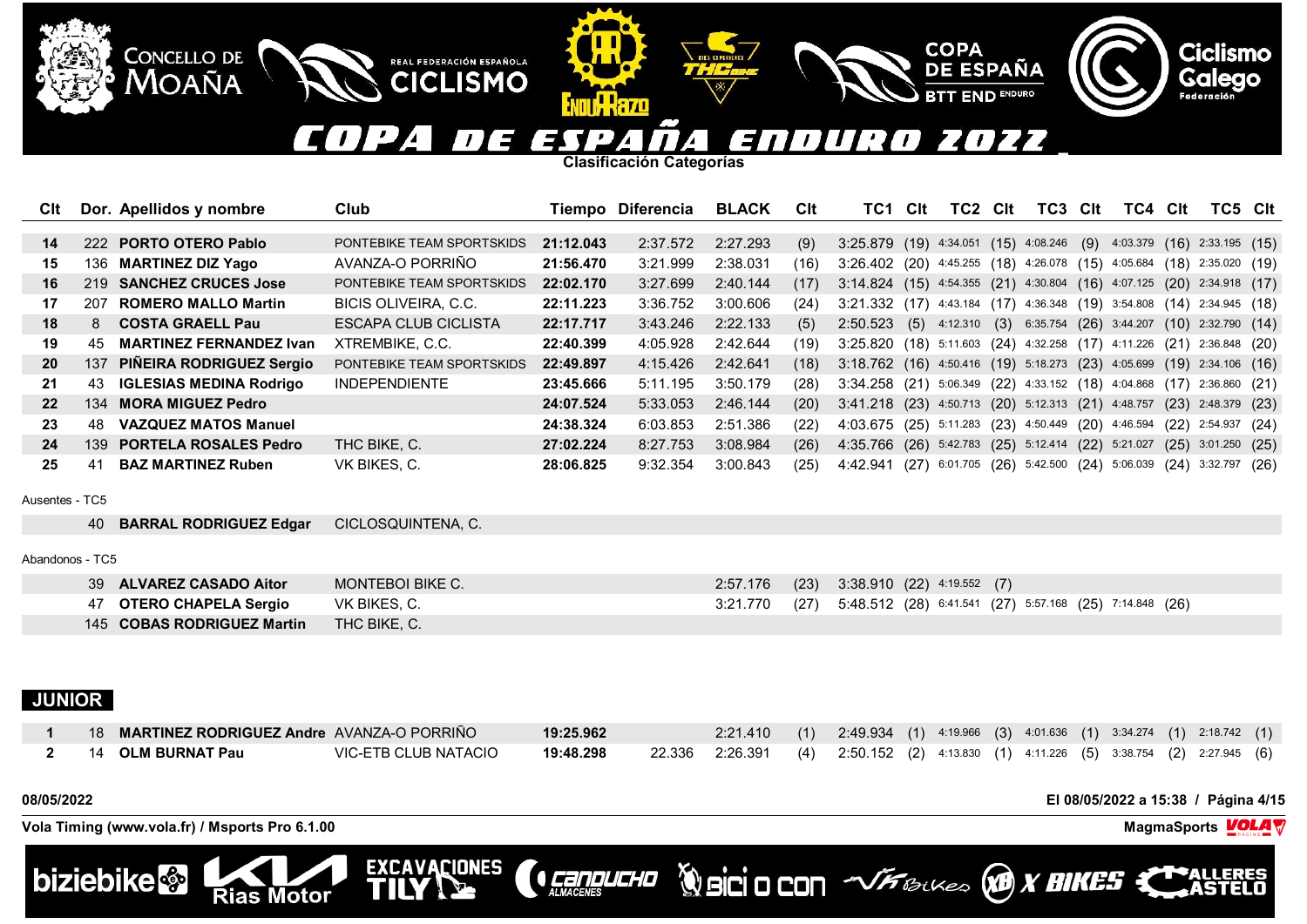### COPA n E ENDUR 2022 7 EXT  $\mathcal{L}$  $\mathbf{I}$  $\overline{a}$  .

**Clasificación Categorías**

REAL FEDERACIÓN ESPAÑOLA

**CICLISMO** 

EXCAVACIONES

| Clt |      | Dor. Apellidos y nombre          | Club                      |           | Tiempo Diferencia | <b>BLACK</b> | CIt  | TC1                                                                   | Clt | TC2             | <b>Clt</b> | TC3                                             | Clt | TC4            | Clt  | TC5 Clt                |     |
|-----|------|----------------------------------|---------------------------|-----------|-------------------|--------------|------|-----------------------------------------------------------------------|-----|-----------------|------------|-------------------------------------------------|-----|----------------|------|------------------------|-----|
|     |      |                                  |                           |           |                   |              |      |                                                                       |     |                 |            |                                                 |     |                |      |                        |     |
| 3   | 225  | <b>ESTEVEZ ALONSO Marcos</b>     | PONTEBIKE TEAM SPORTSKIDS | 19:57.634 | 31.672            | 2:22.946     | (2)  | 2:59.703                                                              | (4) | 4:19.586        | (2)        | 4:11.059                                        | (3) | 3:42.805       | (4)  | $2:21.535$ (2)         |     |
| 4   | 130- | <b>LEMOS ALVAREZ Miguel</b>      | VK BIKES, C.              | 20:09.051 | 43.089            | 2:26.343     | (3)  | 2:58.195                                                              | (3) | 4:23.009        | (4)        | 4:09.438                                        | (2) | 3:49.617       | (6)  | 2:22.449               | (3) |
| 5.  | 50   | <b>GUILLAMON FABREGAT Juan</b>   | MTB ANIMALS DE MONTE, CC  | 20:34.313 | 1:08.351          | 2:28.691     | (6)  | 3:08.551                                                              |     | $(7)$ 4:35.072  |            | $(6)$ 4:14.121                                  | (6) | 3:42.382       | (3)  | $2:25.496$ (4)         |     |
| 6.  | 55   | <b>CABACO MECCA Luis</b>         | CORUXO, C.C.              | 20:48.552 | 1:22.590          | 2:28.984     | (7)  | 3:23.367                                                              |     | $(10)$ 4:28.091 | (5)        | 4:11.211                                        | (4) | 3:51.344       | (7)  | 2:25.555               | (5) |
|     |      | 56 LOUREIRO AMADO Guillermo      | CICLOSQUINTENA, C.        | 20:50.539 | 1:24.577          | 2:38.011     | (11) | 3:06.617                                                              | (5) | 4:35.650        |            | $(7)$ 4:14.281                                  | (7) | 3:47.379       | (5)  | 2:28.601               | (7) |
| 8   | 49   | <b>CIUDAD PIÑEIRO Lucas</b>      | PAMO BIKE, C.C.           | 21:02.001 | 1:36.039          | 2:31.941     | (8)  | $3:07.032$ (6)                                                        |     | 4:39.380        | (9)        | 4:20.441                                        | (9) | 3:52.582       | (8)  | $2:30.625$ (8)         |     |
| 9   |      | 53 BARRAL RODRIGUEZ Yeray        | CICLOSQUINTENA, C.        | 21:28.892 | 2:02.930          | 2:33.301     | (9)  | $3:20.285$ (9) $4:44.509$ (10) $4:17.981$                             |     |                 |            |                                                 |     | $(8)$ 4:01.168 | (9)  | 2:31.648               | (9) |
| 10  | 58.  | <b>VIDAL SANTOS Pablo</b>        | KOMANCHE, C.              | 22:28.907 | 3:02.945          | 2:47.418     | (14) | 3:30.019 (11) 4:51.099 (12) 4:31.398 (11)                             |     |                 |            |                                                 |     | 4:11.137       | (11) | $2:37.836$ (11)        |     |
| 11  | 54   | <b>BRIONES DIEZ Adrian</b>       | VIKINGS BIKE, C.D.        | 22:34.255 | 3:08.293          | 2:28.637     | (5)  | 4:24.582 (16) 4:37.552 (8) 4:24.617 (10) 4:02.406 (10) 2:36.461 (10)  |     |                 |            |                                                 |     |                |      |                        |     |
| 12  |      | 232 ALONSO DOMINGUEZ Yoel        | KAMIKAZES, C.D.           | 23:53.551 | 4:27.589          | 2:50.278     | (15) | 4:04.507 (15) 5:02.168 (14) 4:42.536 (14) 4:27.769 (13) 2:46.293 (12) |     |                 |            |                                                 |     |                |      |                        |     |
| 13  | 51   | <b>SANCHEZ SOLANO Juan Pablo</b> | CICLOS CURRA, C.C.        | 24:58.922 | 5:32.960          | 3:01.441     | (18) | 3:52.953 (12) 5:26.853 (17) 5:08.945 (17) 4:37.316 (14) 2:51.414 (14) |     |                 |            |                                                 |     |                |      |                        |     |
| 14  | 57.  | PEREZ-CHIRINOS DEL RIO Pablo     | <b>CLUB MAMMOTH MTB</b>   | 25:04.735 | 5:38.773          | 2:43.804     | (13) | 5:07.363 (19) 4:59.920 (13) 4:41.262 (13) 4:44.644                    |     |                 |            |                                                 |     |                | (15) | 2:47.742 (13)          |     |
| 15  | 141  | <b>RUIBAL FERNANDEZ Martin</b>   | THC BIKE, C.              | 27:52.924 | 8:26.962          | 3:14.758     | (20) | 4:53.379 (18)                                                         |     |                 |            | 6:08.998 (20) 5:28.773 (19) 5:04.238            |     |                |      | $(18)$ 3:02.778 $(16)$ |     |
| 16  |      | 218 MINGORI TABOAS Alejandro     | TEABIKES, C.              | 27:53.828 | 8:27.866          | 3:01.711     | (19) | 5:29.191                                                              |     |                 |            | $(20)$ 5:49.383 $(18)$ 5:28.051 $(18)$ 5:11.531 |     |                |      | $(19)$ 2:53.961 $(15)$ |     |

Ausentes - TC5

52 **ALVAREZ LOPEZ Marcos**

CONCELLO DE MOAÑA

Abandonos - TC5

| 116 FERNANDEZ CALVO Xoan                  | DH GALICIA, C.   | 2:36.461 |      | $(10)$ 3:19.227 (8) 4:50.084 (11) 4:35.531 (12) 4:13.433 (12)  |
|-------------------------------------------|------------------|----------|------|----------------------------------------------------------------|
| 117 PUGA COTO Hugo                        | AVANZA-O PORRIÑO |          |      |                                                                |
| 118 CABALEIRO GONZALEZ Hugo A FORNA, A.D. |                  | 2:58.070 |      | $(17)$ 4:29.473 (17) 5:50.275 (19) 7:01.688 (20)               |
| 142 GRAÑA RODRIGUEZ Iker                  | THC BIKE, C.     | 2:55.890 |      | $(16)$ 4:03.848 (14) 5:18.216 (16) 5:03.653 (16) 5:00.250 (17) |
| 146 PIÑEIRO DURAN Edgar                   | THC BIKE, C.     | 2:39.551 | (12) | 4:02.875 (13) 5:13.877 (15) 4:45.571 (15) 4:58.582 (16)        |

**CONDUCHO** 



**Volcio CON VFBLUES X BIKES X** 

**COPA** 

**DE ESPAÑA** 

**END ENDURO** 

**Ciclismo** 

Galego

**Vola Timing (www.vola.fr) / Msports Pro 6.1.00 MagmaSports VOLA** 

**Rias Motor** 

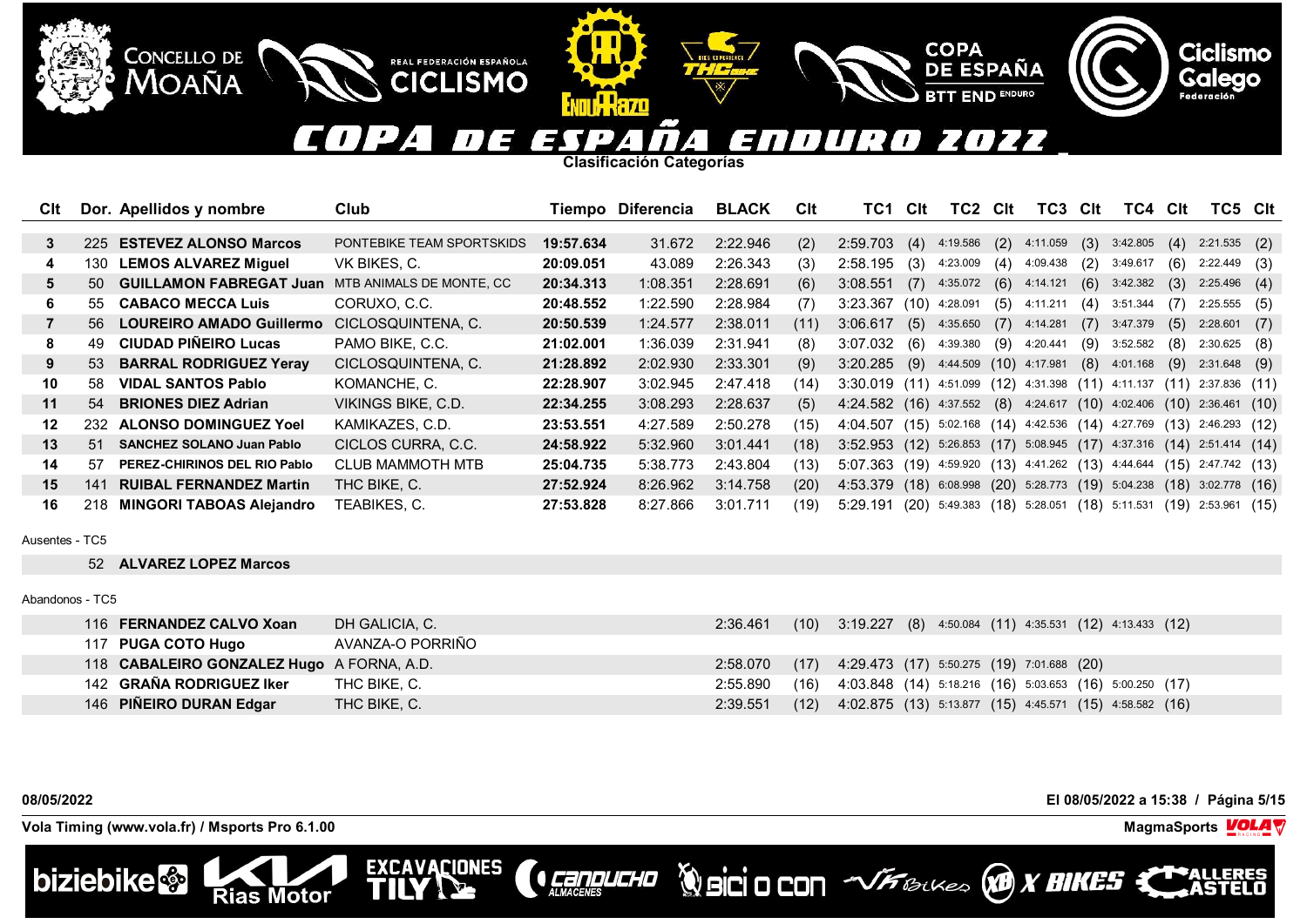## **COPA Ciclismo CONCELLO DE** REAL FEDERACIÓN ESPAÑOLA DE ESPAÑA **Galego** Moaña **CICLISMO END ENDURO** Federación **ENTILL LARGED**  $(1124)$ **TTE** 7077 ESP  $\overline{H}$ n URA  $\boldsymbol{A}$  .  $\overline{I}$ 4 **Clasificación Categorías** Cit Dor. Apellidos y nombre Club Club Tiempo Diferencia BLACK Cit TC1 Cit TC2 Cit TC3 Cit TC4 Cit TC5 Cit  **MASTER 30 1** 3 **LEMOS RAMIREZ Santos** GRUPETA PAN DE ZARKO, C. **19:04.109** 2:21.797 (3) 2:50.903 (2) 4:11.767 (1) 3:52.825 (1) 3:31.250 (1) 2:15.567 (1) **2** 5 **DOMENECH AMADES Xavier** ESCAPA CLUB CICLISTA **19:18.284** 14.175 2:21.528 (2) 2:50.531 (1) 4:13.939 (2) 4:00.766 (2) 3:33.860 (2) 2:17.660 (2) **3** 220 **ROMERO UCHA Jose Maria** PONTEBIKE TEAM SPORTSKIDS **19:38.503** 34.394 2:21.523 (1) 2:56.942 (3) 4:19.152 (3) 4:04.117 (3) 3:34.726 (3) 2:22.043 (3) **4** 157 **PARADA BEA Hector** + ENDURO MTB, C. **20:09.204** 1:05.095 2:28.832 (6) 2:58.247 (4) 4:30.316 (8) 4:07.590 (5) 3:41.836 (4) 2:22.383 (4) **5** 173 **COSTAS PARADA Leandro** BIKE OU NON VAI, P.C. **20:18.039** 1:13.930 2:29.988 (10) 3:06.246 (8) 4:21.914 (4) 4:10.590 (6) 3:45.567 (6) 2:23.734 (5) **6** 152 **RIOS DURAN Balbino** THC BIKE, C. **20:21.368** 1:17.259 2:28.242 (5) 3:08.957 (11) 4:28.947 (7) 4:05.762 (4) 3:45.562 (5) 2:23.898 (6) **7** 69 **FUERTES SECO Diego** NORTH BIKE LA BAÑEZA, C.D. **20:24.326** 1:20.217 2:29.152 (7) 3:02.250 (6) 4:25.189 (5) 4:11.782 (7) 3:48.852 (8) 2:27.101 (10) **8** 60 **SANCHEZ NAVARRO Luis** SIERRA ESPUÑA C.C. **20:28.189** 1:24.080 2:26.785 (4) 3:02.074 (5) 4:30.662 (9) 4:14.297 (9) 3:47.234 (7) 2:27.137 (11) **9** 67 **FERNANDEZ GUISANDE Helder** BICI O CON, C. **20:54.744** 1:50.635 2:29.781 (9) 3:09.293 (12) 4:34.029 (11) 4:17.719 (12) 3:56.571 (15) 2:27.351 (12) **10** 181 **ALVAREZ ALVAREZ Jonatan** MONTEFERRO BIKE CLUB **20:55.502** 1:51.393 2:49.453 (38) 3:04.531 (7) 4:28.395 (6) 4:13.907 (8) 3:53.329 (11) 2:25.887 (8) **11** 151 **COSTA RODRIGUEZ Mario** THC BIKE, C. **20:55.657** 1:51.548 2:31.406 (11) 3:11.934 (13) 4:32.392 (10) 4:17.195 (11) 3:54.418 (12) 2:28.312 (14)

 75 **SAN JOSE SERRANO Ruben 20:56.383** 1:52.274 2:33.527 (15) 3:06.839 (9) 4:35.005 (13) 4:18.187 (13) 3:55.973 (13) 2:26.852 (9) 72 **MOLANES VILLANUEVA Daniel 20:59.002** 1:54.893 2:33.106 (13) 3:13.332 (16) 4:34.857 (12) 4:15.598 (10) 3:56.332 (14) 2:25.777 (7) 189 **BORJAS PAZOS Adrian** BICI VERDE, C.C. **21:09.331** 2:05.222 2:29.402 (8) 3:12.734 (15) 4:45.332 (19) 4:22.859 (16) 3:50.855 (9) 2:28.149 (13) 204 **MENDEZ PEREZ Jose Antonio** MASTINESBTTLLANGREU **21:12.015** 2:07.906 2:34.355 (17) 3:08.657 (10) 4:41.918 (17) 4:24.699 (18) 3:51.343 (10) 2:31.043 (19) 231 **ALBERTI GONZALEZ Francisco** KAMIKAZES, C.D. **21:31.175** 2:27.066 2:47.008 (36) 3:15.418 (19) 4:35.789 (14) 4:20.250 (14) 4:01.031 (20) 2:31.679 (21) 61 **LOPEZ MARTINEZ Gerardo** SIERRA ESPUÑA C.C. **21:32.573** 2:28.464 2:43.692 (32) 3:13.836 (17) 4:39.213 (15) 4:24.859 (20) 4:00.114 (19) 2:30.859 (18) 68 **FERNANDEZ LOVERA Jose Maria 21:42.025** 2:37.916 2:34.168 (16) 3:25.098 (26) 4:44.638 (18) 4:24.269 (17) 4:03.195 (21) 2:30.657 (16) 73 **NIETO PENA Agustin** KOMANDO XOVIEITICO, C.C. **21:47.533** 2:43.424 2:38.203 (22) 3:20.215 (23) 4:46.201 (22) 4:22.250 (15) 4:10.621 (28) 2:30.043 (15) 64 **ALBARRAN CAMPOS Joel** BORJOBIKES CD **21:47.631** 2:43.522 2:41.539 (27) 3:16.551 (21) 4:48.736 (25) 4:25.500 (21) 3:58.254 (17) 2:37.051 (26) 65 **ALVAREZ CRESPO David** KOMANCHE, C. **21:54.439** 2:50.330 2:37.133 (19) 3:27.911 (29) 4:46.017 (20) 4:25.929 (23) 4:06.785 (24) 2:30.664 (17) 63 **VARGAS MORENO Javier** DIRTYBIKE, C.D. **21:55.783** 2:51.674 2:37.156 (20) 3:11.949 (14) 4:55.830 (30) 4:34.426 (29) 4:00.000 (18) 2:36.422 (23) 74 **RABUÑAL LOPEZ Oscar** JARNACHAS, A.D. **22:14.102** 3:09.993 2:40.187 (24) 3:24.855 (25) 4:39.423 (16) 4:28.985 (26) 4:22.090 (36) 2:38.562 (27) 70 **IGLESIAS PORTELA Oscar 22:16.809** 3:12.700 2:49.129 (37) 3:21.657 (24) 4:53.451 (28) 4:28.618 (25) 4:08.973 (26) 2:34.981 (22)

**Q Cangucho** 

**EXCAVACIONES** 

Ш

**08/05/2022 El 08/05/2022 a 15:38 / Página 6/15**

**Vola Timing (www.vola.fr) / Msports Pro 6.1.00 MagmaSports**

Rias Motor



**WorkSittU** 

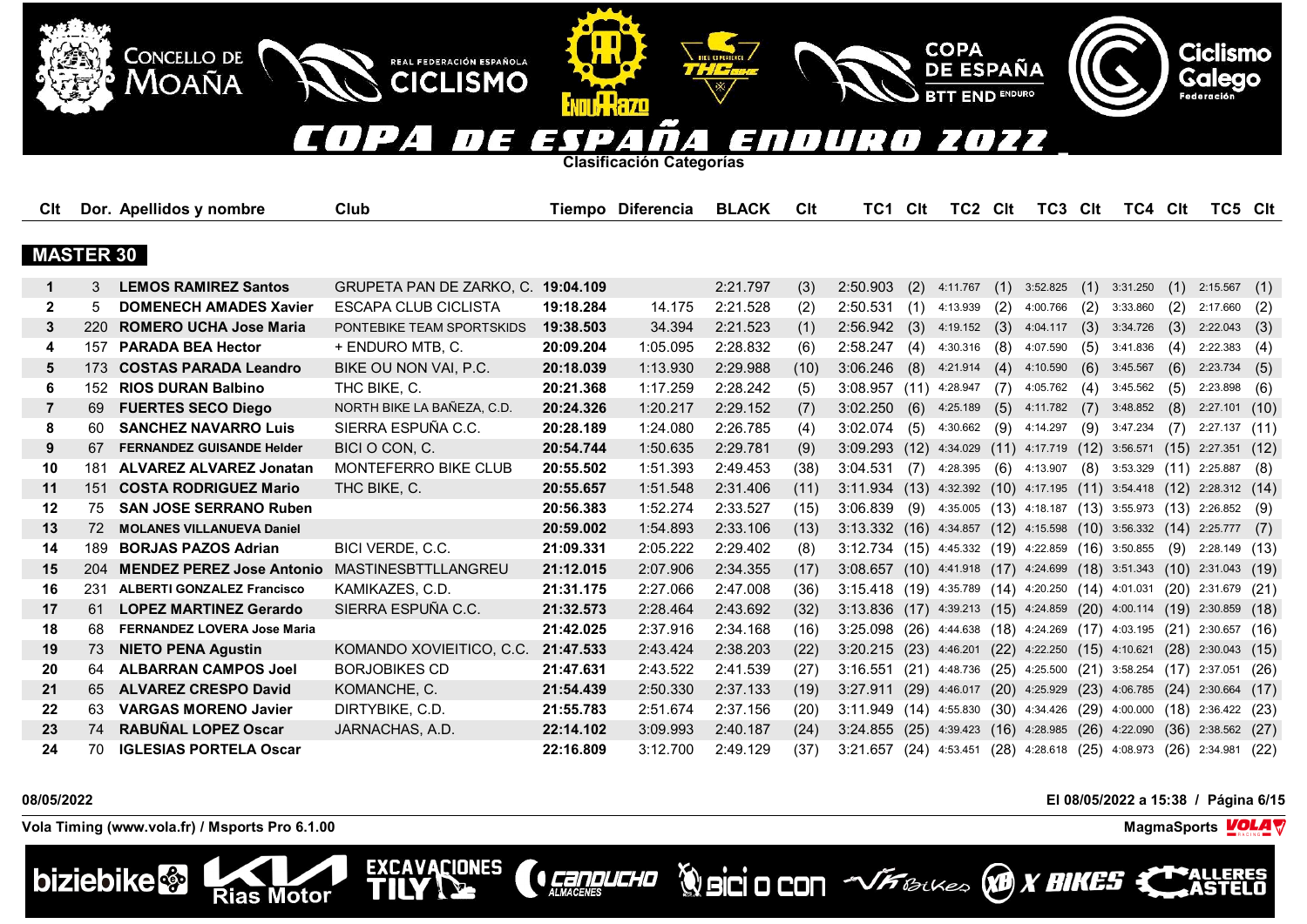### COPA ES **FE** ENDUR 2022  $\mathbf{L}$  $\mathcal{L}$  $\mathbf{I}$  $\overline{a}$  .

**COPA** 

**DE ESPAÑA** 

**END ENDURO** 

**Clasificación Categorías**

II Wazo

REAL FEDERACIÓN ESPAÑOLA

**CICLISMO** 

| Clt |       | Dor. Apellidos y nombre          | Club                      |           | Tiempo Diferencia | <b>BLACK</b> | <b>C</b> lt | TC1                                                     | <b>Clt</b> | TC2           | Clt | TC3                                    | Clt | TC4 Clt         |      | TC5 Clt                |      |
|-----|-------|----------------------------------|---------------------------|-----------|-------------------|--------------|-------------|---------------------------------------------------------|------------|---------------|-----|----------------------------------------|-----|-----------------|------|------------------------|------|
|     |       |                                  |                           |           |                   |              |             |                                                         |            |               |     |                                        |     |                 |      |                        |      |
| 25  | 170   | <b>ESNAL LORENZO David</b>       | BIKE OU NON VAI. P.C.     | 22:19.070 | 3:14.961          | 2:41.309     | (26)        | 3:26.285 (27) 4:51.145 (26) 4:25.718 (22) 4:14.047      |            |               |     |                                        |     |                 | (31) | $2:40.566$ (31)        |      |
| 26  | 77    | <b>SEIJIDO PERNAS Tomas</b>      | <b>GRAFICAS LAR, P.C.</b> | 22:27.146 | 3:23.037          | 2:43.492     | (31)        | 3:16.156                                                |            |               |     | $(20)$ 4:59.177 $(34)$ 4:44.043 $(36)$ |     | 4:04.801        | (23) | 2:39.477 (29)          |      |
| 27  | 199   | <b>BARROS AMOEDO Ricardo</b>     | VIGOENDURO MTB, C.        | 22:32.234 | 3:28.125          | 2:33.332     | (14)        | $3:26.406$ (28) 5:38.965 (41) 4:24.812 (19)             |            |               |     |                                        |     | 3:57.621        | (16) | $2:31.098$ (20)        |      |
| 28  | 78    | <b>VARELA ARIAS Miguel</b>       | DH GALICIA, C.            | 22:33.694 | 3:29.585          | 2:43.090     | (30)        | 3:41.344                                                |            |               |     | $(36)$ 4:48.705 $(24)$ 4:33.152 $(28)$ |     | 4:10.653        | (29) | 2:36.750 (25)          |      |
| 29  | 161   | <b>SEOANE VELASCO Jonathan</b>   | + ENDURO MTB, C.          | 22:33.980 | 3:29.871          | 2:45.457     | (34)        | 3:17.875 (22) 4:56.262 (31) 4:36.375 (30) 4:18.285      |            |               |     |                                        |     |                 | (35) | 2:39.726 (30)          |      |
| 30  | 217   | <b>GONZALEZ DEL GESSO Manuel</b> | A FORNA, A.D.             | 22:52.849 | 3:48.740          | 2:41.723     | (28)        | 3:32.746 (32) 5:03.184 (35) 4:39.414 (32) 4:16.313 (33) |            |               |     |                                        |     |                 |      | 2:39.469 (28)          |      |
| 31  | 201   | <b>LOPEZ DOBARRIO Esteban</b>    | ARTEIXO-MB3, C.C.         | 22:53.888 | 3:49.779          | 2:38.297     | (23)        | 3:31.715 (31) 4:55.313 (29) 4:46.145 (38) 4:17.184      |            |               |     |                                        |     |                 | (34) | 2:45.234 (35)          |      |
| 32  | 76.   | <b>SANZ PASCUAL David</b>        |                           | 22:57.189 | 3:53.080          | 2:35.562     | (18)        | 3:39.332 (35) 4:46.033 (21) 4:28.379 (24) 4:04.672 (22) |            |               |     |                                        |     |                 |      | $3:23.211$ (41)        |      |
| 33  | 224   | <b>FIGUEIRA SEBASTIAN Junior</b> | PONTEBIKE TEAM SPORTSKIDS | 23:03.157 | 3:59.048          | 2:42.500     | (29)        | 3:46.059 (37) 4:57.649 (33) 4:41.047 (34) 4:13.711      |            |               |     |                                        |     |                 |      | $(30)$ 2:42.191 $(33)$ |      |
| 34  | 148 - | PIÑEIRO PASTORIZA lago           | THC BIKE, C.              | 23:06.903 | 4:02.794          | 2:46.414     | (35)        | 3:34.515 (33) 5:03.791 (36) 4:39.199 (31) 4:15.687      |            |               |     |                                        |     |                 | (32) | 2:47.297 (37)          |      |
| 35  | 197   | <b>MASCIOPINTO FRENDE Miguel</b> | VIGOENDURO MTB, C.        | 23:14.059 | 4:09.950          | 2:44.160     | (33)        | 3:37.215 (34) 4:56.894 (32) 4:45.918 (37) 4:26.614      |            |               |     |                                        |     |                 | (37) | $2:43.258$ (34)        |      |
| 36  | -66   | <b>DIAZ DIAZ Daniel</b>          | SERAL BIKE C.D.E.         | 23:22.130 | 4:18.021          | 2:40.461     | (25)        | 4:32.762 (42) 4:52.529 (27) 4:32.668 (27) 4:07.148      |            |               |     |                                        |     |                 | (25) | 2:36.562 (24)          |      |
| 37  |       | 216 LORENZO LEMOS German         | A FORNA, A.D.             | 23:54.339 | 4:50.230          | 2:37.359     | (21)        | 3:29.786 (30) 6:12.781 (42) 4:42.523 (35)               |            |               |     |                                        |     | 4:09.781        | (27) | 2:42.109 (32)          |      |
| 38  |       | 196 ALONSO OCAMPO Alejandro      | VIGOENDURO MTB. C.        | 24:17.515 | 5:13.406          | 2:51.004     | (39)        | 3:53.269 (39) 5:13.328 (37) 4:54.023                    |            |               |     |                                        |     | $(39)$ 4:38.500 | (38) | 2:47.391 (38)          |      |
| 39  | 62    | <b>GEANAU Christian Raoul</b>    | <b>INDEPENDIENTE</b>      | 24:32.204 | 5:28.095          | 2:51.426     | (40)        | 3:49.711                                                | (38)       |               |     | 5:25.888 (39) 4:40.496 (33)            |     | 4:44.500        | (40) | 3:00.183               | (40) |
| 40  | 147   | <b>TABOADA CALVAR Alberto</b>    | THC BIKE, C.              | 25:06.024 | 6:01.915          | 2:54.382     | (42)        | 4:22.172(41)                                            |            | 5:24.353 (38) |     | 4:55.348 (40)                          |     | 4:44.035        | (39) | 2:45.734 (36)          |      |
| 41  |       | 233 FREIRE LOPEZ Diego           | KAMIKAZES, C.D.           | 27:32.973 | 8:28.864          | 3:40.188     | (43)        | 4:21.649 (40) 5:29.149 (40) 5:51.058 (41) 5:12.133 (41) |            |               |     |                                        |     |                 |      | 2:58.796 (39)          |      |

Ausentes - TC5

| 59 POZO GARCIOLO Victor Manuel | ASOCIACION C. LA HERRADURA, C. |
|--------------------------------|--------------------------------|
| 177 TOBIO REY Miguel           | BTT CASTROBIKES, C.            |

**Rias Motor** 

# Abandonos - TC5

| 71 MADRID GARCIA Ivan      | LA DEGOLLADA. CLUB CICLISTA |          |      | 2:32.289 (12) 3:15.328 (18) 4:47.009 (23) |
|----------------------------|-----------------------------|----------|------|-------------------------------------------|
| 162 REGUEIRO ESTEVEZ David | $\cdot$ + ENDURO MTB, C.    | 2:53.742 | (41) |                                           |

**CONDUCHO** 

EXCAVACIONES

**Vola Timing (www.vola.fr) / Msports Pro 6.1.00 MagmaSports MagmaSports MagmaSports MagmaSports MagmaSports** 

CONCELLO DE MOAÑA



**08/05/2022 El 08/05/2022 a 15:38 / Página 7/15**



**Ciclismo**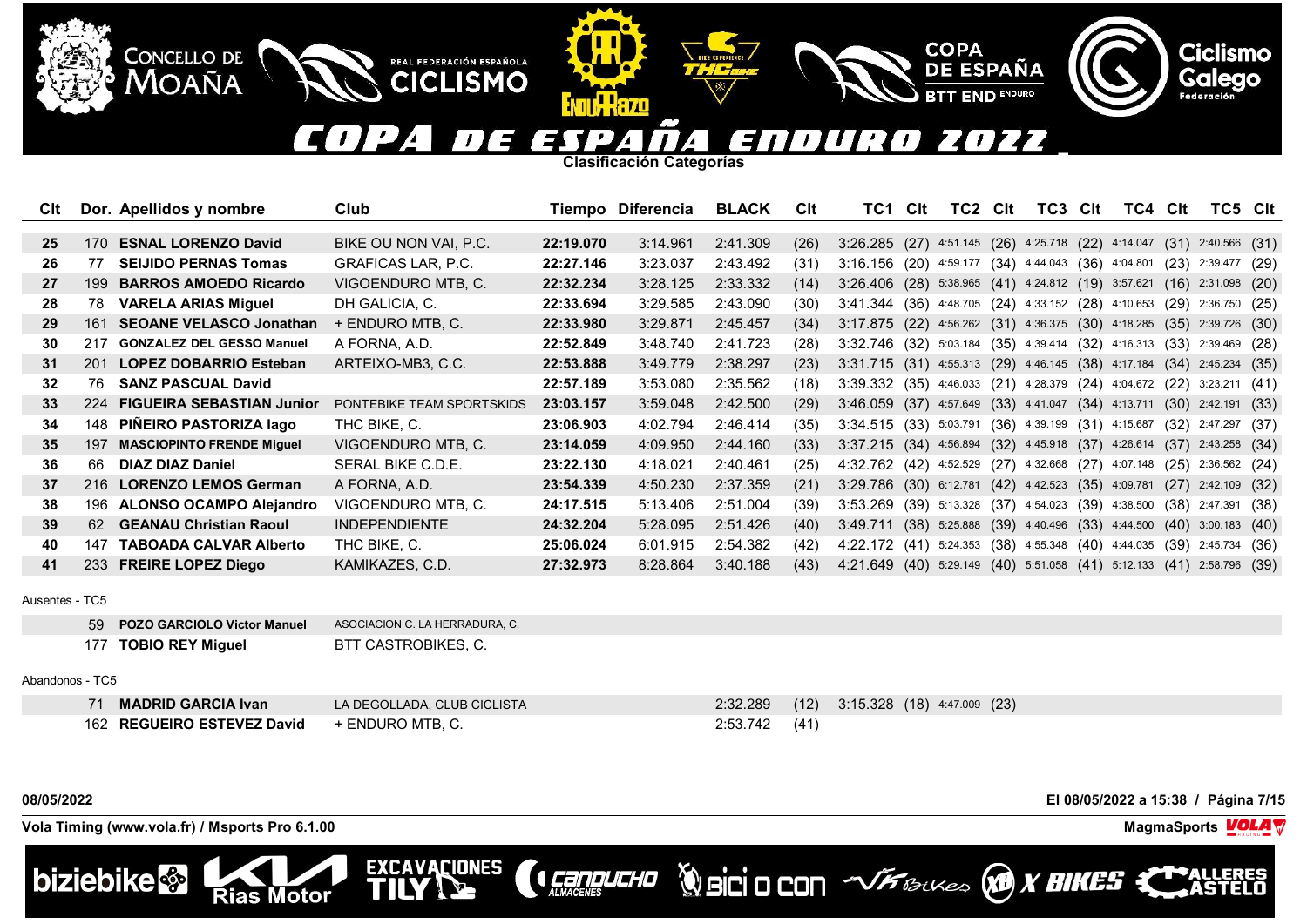### D  $\blacksquare$ OZZ E  $\overline{L}$  $\mathbf{z}$ EN 73 T 77  $\overline{a}$  $\mathbf{I}$  $\prime$ 4.  $\overline{\phantom{a}}$

**COPA** 

**DE ESPAÑA** 

**END ENDURO** 

**Clasificación Categorías**

**ATTILLERZO** 

REAL FEDERACIÓN ESPAÑOLA

**CICLISMO** 

EXCAVACIONES

| Clt              |                  | Dor. Apellidos y nombre                           | Club                  |           | Tiempo Diferencia | <b>BLACK</b> | Clt  | TC1                                                                   | Clt  | TC2 Clt                                                         |     | TC3 Clt                        |      | TC4 Clt                                |      | TC5 Clt                |      |
|------------------|------------------|---------------------------------------------------|-----------------------|-----------|-------------------|--------------|------|-----------------------------------------------------------------------|------|-----------------------------------------------------------------|-----|--------------------------------|------|----------------------------------------|------|------------------------|------|
|                  |                  |                                                   |                       |           |                   |              |      |                                                                       |      |                                                                 |     |                                |      |                                        |      |                        |      |
| <b>MASTER 40</b> |                  |                                                   |                       |           |                   |              |      |                                                                       |      |                                                                 |     |                                |      |                                        |      |                        |      |
| 1                | 11               | <b>LOPEZ VAQUEIRO Jose Manuel</b>                 | X BIKES, C.C.         | 19:08.775 |                   | 2:19.691     | (1)  | 2:52.363                                                              | (1)  | 4:04.963                                                        | (1) | 3:55.582                       | (1)  | 3:39.293                               | (1)  | 2:16.883               | (1)  |
| $\mathbf{2}$     | 129              | <b>MELON BALLESTEROS Xacobe</b>                   | VK BIKES, C.          | 20:04.121 | 55.346            | 2:27.722     | (4)  | 3:03.660                                                              | (6)  | 4:20.474                                                        | (2) | 4:08.832                       | (3)  | 3:42.441                               | (3)  | 2:20.992               | (2)  |
| 3                | 131              | <b>JUNCAL ABAL Alejandro</b>                      | VK BIKES, C.          | 20:11.045 | 1:02.270          | 2:24.707     | (2)  | 3:12.438                                                              | (11) | 4:22.416                                                        | (3) | 4:03.395                       | (2)  | 3:44.961                               | (5)  | 2:23.128               | (4)  |
| 4                | 80               | <b>DAPENA CASTROMAN Pedro</b>                     | CICLOSQUINTENA. C.    | 20:13.346 | 1:04.571          | 2:31.207     | (9)  | 2:57.379                                                              | (2)  | 4:26.650                                                        | (5) | 4:12.852                       | (5)  | 3:40.641                               | (2)  | 2:24.617               | (6)  |
| 5                | 90               | <b>FERNANDEZ RIOBO Hugo</b>                       | BUEU, C.C.            | 20:27.676 | 1:18.901          | 2:29.738     | (7)  | 3:02.515                                                              | (4)  | 4:34.752                                                        | (8) | 4:13.234                       | (6)  | 3:43.730                               | (4)  | 2:23.707               | (5)  |
| 6                |                  | 172 GIL MARTINEZ Jose Antonio                     | BIKE OU NON VAI, P.C. | 20:35.211 | 1:26.436          | 2:27.847     | (5)  | 3:23.602(24)                                                          |      | 4:24.563                                                        | (4) | 4:09.801                       | (4)  | 3:47.027                               | (7)  | 2:22.371               | (3)  |
| $\overline{7}$   | 94               | <b>MARCOS CARLUS Fernando</b>                     | LAESPORT C.D.         | 20:48.318 | 1:39.543          | 2:31.664     | (10) | 3:08.164                                                              | (8)  | 4:34.732                                                        | (7) | 4:19.285                       | (10) | 3:49.731                               | (9)  | 2:24.742               | (7)  |
| 8                | 79               | <b>LOPEZ SEGUI Francisco Manue</b>                | SARRIA, CC            | 20:50.822 | 1:42.047          | 2:33.816     | (13) | 3:03.461                                                              | (5)  | 4:43.713 (17) 4:14.309                                          |     |                                | (7)  | 3:46.180                               | (6)  | 2:29.343               | (9)  |
| 9                | 81               | <b>CUNDINS ALVAREZ Eduardo</b>                    | 3AG, C.D.             | 20:56.260 | 1:47.485          | 2:29.640     | (6)  | 3:04.899                                                              | (7)  | 4:44.744 (20)                                                   |     | 4:21.606                       | (13) | 3:47.270                               | (8)  | 2:28.101               | (8)  |
| 10               | 86               | <b>ARAUJO ALFAYA Marcos</b>                       | MR BIKES, C.          | 20:57.588 | 1:48.813          | 2:30.235     | (8)  | 3:11.906                                                              | (9)  | 4:39.306 (10) 4:16.379                                          |     |                                | (8)  | 3:49.770 (10) 2:29.992 (10)            |      |                        |      |
| 11               | 132 <sub>2</sub> | <b>SANTOME MARTINEZ Sergio</b>                    | VK BIKES, C.          | 21:10.505 | 2:01.730          | 2:35.519     | (16) | $3:13.093$ (12)                                                       |      | 4:39.490 (11) 4:16.676                                          |     |                                | (9)  | 3:55.328                               | (11) | 2:30.399               | (11) |
| 12               | 171              | <b>FERNANDEZ RODRIGUEZ Jesus</b>                  | VK BIKES, C.          | 21:26.176 | 2:17.401          | 2:32.199     | (12) | 3:17.805 (15) 4:42.250 (12) 4:22.215 (14) 4:01.090                    |      |                                                                 |     |                                |      |                                        |      | $(16)$ 2:30.617 $(12)$ |      |
| 13               | 82               | <b>PATIÑO BELLO Dario Jose</b>                    | CICLOSQUINTENA, C.    | 21:27.296 | 2:18.521          | 2:35.536     | (17) | 3:13.602 (13) 4:44.693 (19) 4:25.903 (18) 3:55.953 (13)               |      |                                                                 |     |                                |      |                                        |      | 2:31.609               | (14) |
| 14               | 211              | <b>NOVAS OYA Fabian</b>                           | MASTER DA LOURIÑA, C. | 21:31.770 | 2:22.995          | 2:35.020     | (15) | 3:22.300 (23) 4:34.719                                                |      |                                                                 |     | $(6)$ 4:20.707 $(12)$ 4:04.129 |      |                                        |      | $(18)$ 2:34.895 $(21)$ |      |
| 15               | 184              | <b>RODRIGUEZ GONZALEZ Miguel</b>                  | IN SITU, C.C.         | 21:32.045 | 2:23.270          | 2:35.800     | (18) | 3:16.734 (14) 4:43.777 (18) 4:24.625 (15) 3:59.992 (14)               |      |                                                                 |     |                                |      |                                        |      | 2:31.117(13)           |      |
| 16               | 85               | <b>LOPEZ BROULLON Pablo</b>                       | MOTO BIKE, P.C.       | 21:34.060 | 2:25.285          | 2:41.192     | (24) | 3:21.328 (20) 4:42.791 (15) 4:19.754 (11) 3:55.398 (12) 2:33.597 (17) |      |                                                                 |     |                                |      |                                        |      |                        |      |
| 17               | 190 <sup>°</sup> | <b>LORENZO VILA Esteban</b>                       | BICI VERDE, C.C.      | 21:45.315 | 2:36.540          | 2:44.344     | (30) | $3:22.082$ (22) 4:39.253                                              |      |                                                                 | (9) | 4:25.137                       |      | $(16)$ 4:01.179 $(17)$                 |      | 2:33.320               | (15) |
| 18               | 200              | LOPEZ FIGUEIRIDO Manuel Alejandro                 | VIGOENDURO MTB, C.    | 21:56.055 | 2:47.280          | 2:32.106     | (11) | 3:18.453 (16) 4:48.719 (22) 4:35.777                                  |      |                                                                 |     |                                |      | $(25)$ 4:07.391                        |      | $(24)$ 2:33.609 $(18)$ |      |
| 19               | 95               | <b>MISA FIGUEIRAS Jose</b>                        | RAPOSO FR, C.C.       | 21:56.218 | 2:47.443          | 2:39.727     | (21) | 3:20.793 (18) 4:42.283 (13) 4:25.145 (17) 4:06.379 (21) 2:41.891      |      |                                                                 |     |                                |      |                                        |      |                        | (33) |
| 20               | 213              | <b>BOENTE CARBALLIDO Fernando</b>                 | MASTER DA LOURIÑA. C. | 21:59.180 | 2:50.405          | 2:38.648     | (19) | 3:20.992 (19) 4:48.414 (21) 4:29.856                                  |      |                                                                 |     |                                |      | $(20)$ 4:06.305 $(20)$ 2:34.965 $(22)$ |      |                        |      |
| 21               | 192              | <b>GONZALEZ DEL RIO Fernando BICI VERDE, C.C.</b> |                       | 22:01.219 | 2:52.444          | 2:40.922     | (23) | $3:20.558$ (17)                                                       |      | 4:42.387 (14) 4:36.707                                          |     |                                |      | $(26)$ 4:05.520 $(19)$ 2:35.125        |      |                        | (23) |
| 22               | 88               | <b>CASTILLO RIVERA Andres</b>                     |                       | 22:10.045 | 3:01.270          | 2:41.207     | (25) | 3:36.238                                                              |      | $(33)$ 4:43.380 $(16)$ 4:28.606 $(19)$ 4:07.219 $(23)$ 2:33.395 |     |                                |      |                                        |      |                        | (16) |
| 23               | 159              | <b>BARREIRO ALONSO Ruben</b>                      | + ENDURO MTB, C.      | 22:15.212 | 3:06.437          | 2:43.879     | (28) | 3:11.981                                                              |      | $(10)$ 4:49.434 $(23)$ 4:39.692                                 |     |                                |      | $(30)$ 4:09.640                        |      | $(26)$ 2:40.586        | (30) |
| 24               | 97               | <b>RAMOS GRELA Jose</b>                           |                       | 22:26.548 | 3:17.773          | 2:39.383     | (20) | 3:25.035                                                              |      | (25) 4:52.618 (25) 4:32.610 (22) 4:19.277                       |     |                                |      |                                        |      | $(33)$ 2:37.625        | (25) |

**CONDUCHO** 

**Vola Timing (www.vola.fr) / Msports Pro 6.1.00 MagmaSports VOLA** 

**Rias Motor** 

**CONCELLO DE** 

**MOAÑA** 



**08/05/2022 El 08/05/2022 a 15:38 / Página 8/15**



**ERES** 

**Ciclismo**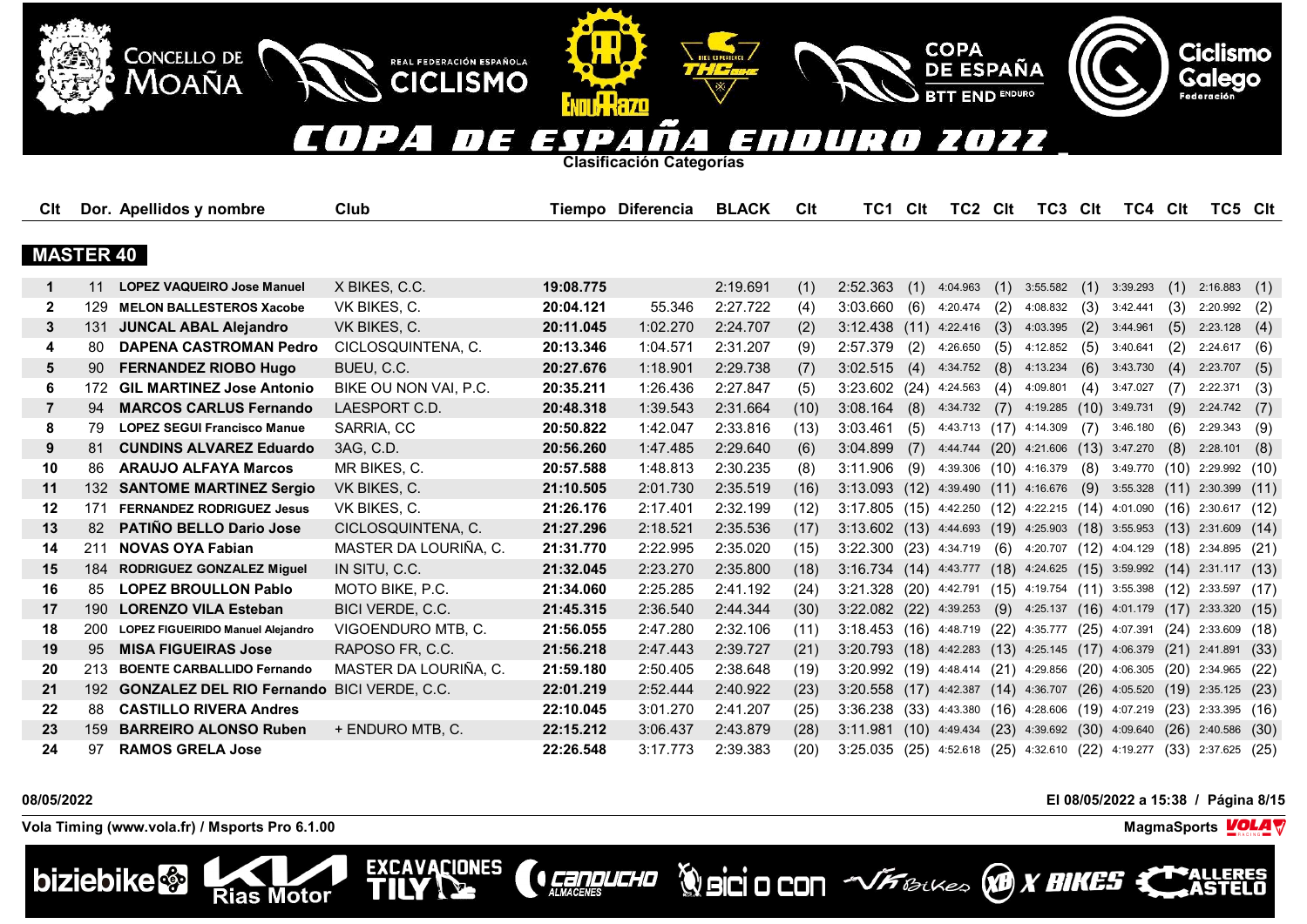### 10 OZZ  $\blacksquare$  $\sqrt{E}$ Ξ  $\mathbf{z}$ 73 T 70  $\overline{ }$ 4.

**COPA** 

**DE ESPAÑA** 

**END ENDURO** 

**Clasificación Categorías**

REAL FEDERACIÓN ESPAÑOLA

**CICLISMO** 

**EXCAVACIONES** 

TII

| CIt |     | Dor. Apellidos y nombre            | Club                       |           | Tiempo Diferencia | <b>BLACK</b> | Clt  | TC1.                                                                    | Clt  | TC2                                                | <b>Clt</b> | TC3 | Clt | TC4 Clt |      | TC5 Clt                                                 |      |
|-----|-----|------------------------------------|----------------------------|-----------|-------------------|--------------|------|-------------------------------------------------------------------------|------|----------------------------------------------------|------------|-----|-----|---------|------|---------------------------------------------------------|------|
|     |     |                                    |                            |           |                   |              |      |                                                                         |      |                                                    |            |     |     |         |      |                                                         |      |
| 25  |     | 124 VENTOSO GARCIA Breixo          | CICLOSQUINTENA. C.         | 22:33.873 | 3:25.098          | 2:40.289     | (22) | 3:21.793 (21) 5:01.912 (36) 4:39.684 (29) 4:15.715 (31) 2:34.480 (19)   |      |                                                    |            |     |     |         |      |                                                         |      |
| 26  |     | 191 VILA COMESAÑA Ismael           | BICI VERDE, C.C.           | 22:37.465 | 3:28.690          | 2:41.371     | (26) | 3:33.715 (29) 4:55.512 (29) 4:40.789 (31) 4:06.668 (22) 2:39.410 (27)   |      |                                                    |            |     |     |         |      |                                                         |      |
| 27  | 180 | <b>MORAIS Bruno Dinis</b>          | <b>INDEPENDIENTE</b>       | 22:44.938 | 3:36.163          | 2:49.445     | (40) | 3:35.055 (31) 4:52.977 (26) 4:32.692 (23) 4:15.535 (30) 2:39.234        |      |                                                    |            |     |     |         |      |                                                         | (26) |
| 28  |     | 179 GONCALVES Luis                 | <b>INDEPENDIENTE</b>       | 22:46.759 | 3:37.984          | 2:45.930     | (36) | 3:25.610 (26) 4:57.492 (32) 4:41.215 (33) 4:14.789 (29) 2:41.723 (32)   |      |                                                    |            |     |     |         |      |                                                         |      |
| 29  |     | 215 OYA RODRIGUEZ Manuel           | MASTER DA LOURIÑA, C.      | 22:49.058 | 3:40.283          | 2:46.070     | (37) | 3:30.945 (28) 4:52.485 (24) 4:38.765 (28) 4:20.324 (34) 2:40.469 (29)   |      |                                                    |            |     |     |         |      |                                                         |      |
| 30  | 99  | <b>RODRIGUEZ MARIN Ekaitz</b>      |                            | 22:51.008 | 3:42.233          | 2:45.606     | (34) | 3:34.813 (30) 4:55.084 (28) 4:42.711 (34) 4:07.817 (25)                 |      |                                                    |            |     |     |         |      | 2:44.977 (34)                                           |      |
| 31  | 87  | <b>BORINES GARCIA Diego</b>        | JARNACHAS, A.D.            | 22:51.080 | 3:42.305          | 2:42.461     | (27) | 3:36.516 (34) 4:54.056 (27) 4:34.305 (24) 4:16.633 (32) 2:47.109        |      |                                                    |            |     |     |         |      |                                                         | (39) |
| 32  | 198 | <b>FIGUEIRAS COSTAS Ernesto</b>    | VIGOENDURO MTB. C.         | 22:51.198 | 3:42.423          | 2:45.230     | (32) | 3:39.828 (36) 4:56.289 (30) 4:42.793 (35) 4:10.363                      |      |                                                    |            |     |     |         | (27) | $2:36.695$ (24)                                         |      |
| 33  | 150 | <b>BARREIRO CANCELAS Agustin</b>   | THC BIKE, C.               | 22:56.553 | 3:47.778          | 2:44.192     | (29) | 3:45.442 (38) 4:57.685 (33) 4:30.757 (21) 4:12.242 (28) 2:46.235 (38)   |      |                                                    |            |     |     |         |      |                                                         |      |
| 34  | 193 | <b>RODRIGUEZ RODRIGUEZ Ivan</b>    | BICI VERDE, C.C.           | 23:02.453 | 3:53.678          | 2:47.266     | (38) | 3:38.308 (35) 4:57.000 (31) 4:37.637 (27) 4:22.332 (35) 2:39.910 (28)   |      |                                                    |            |     |     |         |      |                                                         |      |
| 35  | 92  | <b>GOMEZ VAZQUEZ Dimas Marcos</b>  |                            | 24:07.998 | 4:59.223          | 2:49.691     | (41) | 4:06.422 (44) 5:00.482 (35) 4:40.988 (32) 4:44.247 (42) 2:46.168        |      |                                                    |            |     |     |         |      |                                                         | (37) |
| 36  |     | 140 GALLEGO VALVERDE Fernando      | THC BIKE, C.               | 24:08.497 | 4:59.722          | 2:53.875     | (43) | 3:47.953 (40) 5:07.322 (37) 4:47.769 (38) 4:46.574 (43) 2:45.004 (35)   |      |                                                    |            |     |     |         |      |                                                         |      |
| 37  |     | 195 BLANCO DOMINGUEZ Demetrio      | VIGOENDURO MTB, C.         | 24:10.696 | 5:01.921          | 2:48.403     | (39) | 3:44.234 (37) 5:15.895 (39) 5:03.410 (42) 4:33.519 (38) 2:45.235 (36)   |      |                                                    |            |     |     |         |      |                                                         |      |
| 38  |     | 165 MISA SOTO Sergio               | + ENDURO MTB, C.           | 24:48.870 | 5:40.095          | 2:59.469     | (48) | 3:51.531 (41) 5:21.808 (40) 5:00.250 (41) 4:39.750 (40) 2:56.062 (41)   |      |                                                    |            |     |     |         |      |                                                         |      |
| 39  | 212 | <b>ARES OITAVEN Julio Cesar</b>    | MASTER DA LOURIÑA, C.      | 24:54.743 | 5:45.968          | 2:50.699     | (42) | 3:26.340(27)                                                            |      |                                                    |            |     |     |         |      | 6:40.586 (49) 4:45.528 (37) 4:30.434 (37) 2:41.156 (31) |      |
| 40  | 144 | <b>LOBERA CASAS Jose Manuel</b>    | THC BIKE, C.               | 25:07.595 | 5:58.820          | 3:38.886     | (55) | 4:04.641 (43) 5:14.412 (38) 4:43.781 (36) 4:28.340 (36) 2:57.535 (42)   |      |                                                    |            |     |     |         |      |                                                         |      |
| 41  | 93  | <b>LOURO VILARIÑO Marcos</b>       | MONTE XALO, P.C.           | 25:21.568 | 6:12.793          | 3:07.215     | (52) | $3:58.391$ (42) 5:29.923 (43) 5:08.832 (44) 4:38.754 (39) 2:58.453 (43) |      |                                                    |            |     |     |         |      |                                                         |      |
| 42  |     | 143 LOPEZ DIAZ Rodrigo             | THC BIKE, C.               | 25:22.637 | 6:13.862          | 3:11.304     | (54) | 4:12.242 (47) 5:22.353 (41) 4:54.988 (39) 4:41.074 (41) 3:00.676 (45)   |      |                                                    |            |     |     |         |      |                                                         |      |
| 43  | 169 | <b>FARRAN ROSELLI German Heber</b> | BIKE OU NON VAI, P.C.      | 25:51.111 | 6:42.336          | 3:40.172     | (56) | 4:21.289 (51) 4:59.508 (34) 4:59.036 (40) 4:50.485 (44) 3:00.621        |      |                                                    |            |     |     |         |      |                                                         | (44) |
| 44  | 164 | <b>LORES GONZALEZ Borja</b>        | + ENDURO MTB, C.           | 26:15.397 | 7:06.622          | 3:05.507     | (50) | 4:09.363 (45) 5:32.234 (45) 5:27.668 (48) 4:56.520 (48) 3:04.105        |      |                                                    |            |     |     |         |      |                                                         | (49) |
| 45  | 175 | OTERO OUBIÑA Jose Luis             | <b>BTT CASTROBIKES, C.</b> | 26:15.427 | 7:06.652          | 3:03.868     | (49) | 4:16.903(49)                                                            |      | 5:31.312 (44) 5:25.082 (47) 4:55.457 (47) 3:02.805 |            |     |     |         |      |                                                         | (48) |
| 46  | 166 | <b>PAIS LORES Francisco Javier</b> | + ENDURO MTB, C.           | 26:29.081 | 7:20.306          | 2:59.032     | (47) | 4:09.816(46)                                                            |      | 5:37.519 (46) 5:07.832 (43) 5:28.898               |            |     |     |         |      | $(50)$ 3:05.984                                         | (50) |
| 47  | 96. | <b>PLAZA DIAZ Ramon</b>            | LAESPORT C.D.              | 26:45.479 | 7:36.704          | 3:07.231     | (53) | 4:19.317                                                                | (50) | 6:08.353 (48) 5:14.426 (46) 4:53.789               |            |     |     |         |      | $(46)$ 3:02.363                                         | (47) |
| 48  | 187 | <b>AMORIN PEREZ Jose Antonio</b>   | IN SITU, C.C.              | 26:48.572 | 7:39.797          | 2:58.699     | (46) | 4:15.305 (48) 5:49.766 (47) 5:37.547 (49) 5:05.321                      |      |                                                    |            |     |     |         | (49) | 3:01.934                                                | (46) |

**CENDUCHO** 

Ausentes - TC5

91 **GARCIA GUILLLEN Cristo** INDEPENDIENTE

**Rias Motor** 

**Vola Timing (www.vola.fr) / Msports Pro 6.1.00 MagmaSports VOLA** 

**CONCELLO DE** 

MOAÑA



**08/05/2022 El 08/05/2022 a 15:38 / Página 9/15**



**WorkSittU** 

**Ciclismo**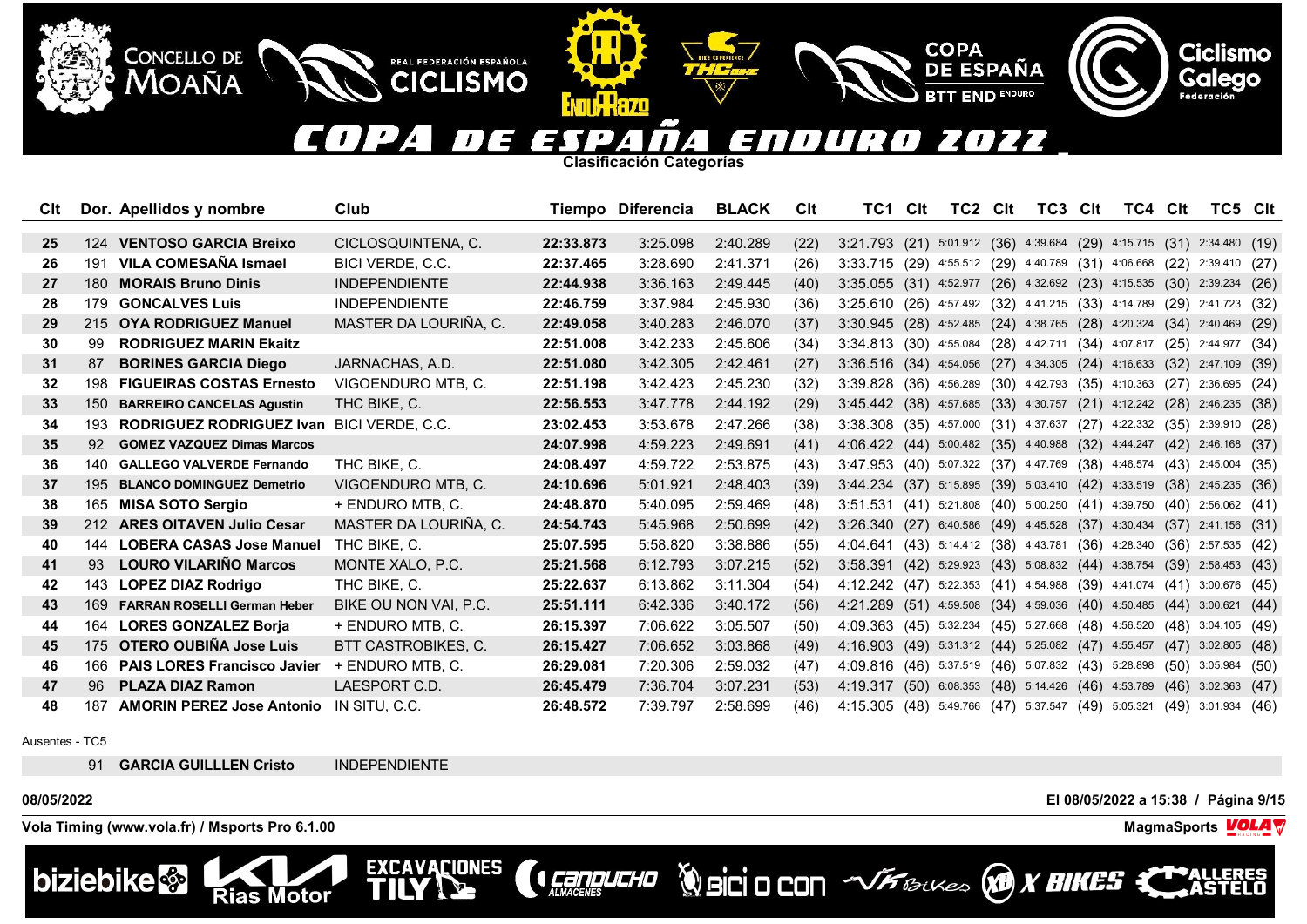## COPA  $\overline{H}$ E ENDUR 2022  $\boldsymbol{\pi}$ /ESP  $\mathcal{L}$  $\boldsymbol{A}$  .

**Clasificación Categorías**

**ENNILL HAZO** 

REAL FEDERACIÓN ESPAÑOLA

**CICLISMO** 

EXCAVACIONES

| CIt             |     | Dor. Apellidos y nombre            | Club                        | Tiempo Diferencia | <b>BLACK</b> | Clt  | TC1                                                     | Clt | TC2 | Clt | TC3 | <b>Clt</b> | TC4 | <b>CIt</b> | TC5 Clt |  |
|-----------------|-----|------------------------------------|-----------------------------|-------------------|--------------|------|---------------------------------------------------------|-----|-----|-----|-----|------------|-----|------------|---------|--|
|                 |     |                                    |                             |                   |              |      |                                                         |     |     |     |     |            |     |            |         |  |
| Abandonos - TC5 |     |                                    |                             |                   |              |      |                                                         |     |     |     |     |            |     |            |         |  |
|                 |     | 83 ORTEGA VERDU Jose Juan          | UN GURU EN MISTER MOON C.C. |                   | 2:45.770     | (35) | 5:20.203(53)                                            |     |     |     |     |            |     |            |         |  |
|                 | 84  | <b>SILVENTE GARCIA Juan Manuel</b> | CICLOS CURRA, C.C.          |                   |              |      |                                                         |     |     |     |     |            |     |            |         |  |
|                 |     | 89 FERNANDEZ LOPEZ Eduardo         | IN SITU. C.C.               |                   | 2:55.391     | (44) |                                                         |     |     |     |     |            |     |            |         |  |
|                 | 98. | <b>REBOREDA PEREIRA Victor</b>     | MAIS QUE BICIS, C.C.        |                   | 2:56.227     | (45) |                                                         |     |     |     |     |            |     |            |         |  |
|                 |     | 100 VALLE RODRIGUEZ Jesus          | JARNACHAS, A.D.             |                   |              |      |                                                         |     |     |     |     |            |     |            |         |  |
|                 |     | 149 JUNCAL RIOBO Luis Manuel       | THC BIKE, C.                |                   | 2:45.024     | (31) | 3:35.156(32)                                            |     |     |     |     |            |     |            |         |  |
|                 |     | 182 VILAS BOAS ALVES Vitor Bruno   | X BIKES, C.C.               |                   | 2:34.235     | (14) |                                                         |     |     |     |     |            |     |            |         |  |
|                 |     | 186 GRANJA MARIÑO Oliver           | IN SITU, C.C.               |                   | 2:45.598     | (33) | 3:45.621 (39) 5:27.976 (42) 5:13.582 (45) 4:51.340 (45) |     |     |     |     |            |     |            |         |  |

# **MASTER 50**

|    |      | 103 GALEA JIMENEZ Jose Manuel PLANET MTB C.D.E. |                                | 21:26.699 |          | 2:41.148 | (3)  | 3:13.121                                                                       |     | $(1)$ 4:38.545 $(2)$ 4:25.114 $(5)$ 3:56.282 |     |                               |     |                | (1) | $2:32.489$ (3)         |     |
|----|------|-------------------------------------------------|--------------------------------|-----------|----------|----------|------|--------------------------------------------------------------------------------|-----|----------------------------------------------|-----|-------------------------------|-----|----------------|-----|------------------------|-----|
|    |      | 102 ATIENZA FOLGADO Victor                      | FOLGATEL, CC                   | 21:27.687 | 0.988    | 2:36.114 | (1)  | 3:21.840                                                                       | (3) | 4:32.502 (1)                                 |     | 4:19.059                      | (2) | 3:59.957       | (2) | $2:38.215$ (6)         |     |
|    |      | 168 GALLEGO PEREIRA Adolfo Jose                 | SINGLETRACK OUTDOOR SPORTS, C. | 21:46.734 | 20.035   | 2:36.886 | (2)  | $3:34.012$ (7)                                                                 |     | 4:39.312                                     |     | $(3)$ 4:19.024 $(1)$ 4:05.219 |     |                | (4) | 2:32.281               | (2) |
| 4  | 112. | <b>ESCUDERO SOBRADO Ricardo</b>                 | POIO BIKE CLUB                 | 21:57.830 | 31.131   | 2:53.546 | (10) | 3:21.133                                                                       | (2) | 4:43.048                                     | (4) | 4:23.973                      | (3) | 4:05.372       | (5) | 2:30.758               | (1) |
| 5. | 111  | <b>CARRO SEQUEIROS Jose Antonio</b>             | VK BIKES, C.                   | 22:07.899 | 41.200   | 2:43.597 | (5)  | $3:36.192$ (8) $4:43.298$                                                      |     |                                              |     | $(5)$ 4:24.257                | (4) | 4:02.047       | (3) | 2:38.508               | (8) |
| 6. | 113. | <b>LAGO COSTAS Antonio</b>                      | X BIKES, C.C.                  | 22:34.556 | 1:07.857 | 2:46.676 | (7)  | 3:24.437                                                                       | (5) | 4:55.666                                     | (6) | 4:36.320                      | (7) | 4:13.410       | (7) | 2:38.047               | (5) |
|    | 105. | <b>CAMESELLA CARBALLO Jose Ernesto</b>          | MONTEBOI BIKE C.               | 22:51.808 | 1:25.109 | 2:46.671 | (6)  | 3:31.523(6)                                                                    |     | 4:56.541                                     |     | $(8)$ 4:39.242                |     | $(8)$ 4:19.484 |     | $(9)$ 2:38.347         | (7) |
| 8  | 167  | <b>GARCIA GOMEZ Pablo</b>                       | ALOIA PATROL. C.               | 23:12.461 | 1:45.762 | 2:50.949 | (8)  | 3:44.856 (10) 4:56.047                                                         |     |                                              |     | $(7)$ 4:39.328 $(9)$          |     | 4:18.840       | (8) | 2:42.441 (9)           |     |
| 9  |      | 104 GAYO MORENO Miquel                          | BIKE COMP STA. CRUZ C.D.       | 23:49.751 | 2:23.052 | 3:00.539 | (12) | $3:46.465$ (11) $5:01.088$ (9) $4:53.508$ (12) $4:24.062$ (10) $2:44.089$ (10) |     |                                              |     |                               |     |                |     |                        |     |
| 10 | 178. | <b>GREEN Toni</b>                               | <b>INDEPENDIENTE</b>           | 24:03.295 | 2:36.596 | 2:51.723 | (9)  | 3:53.266 (12)                                                                  |     | $5:09.797$ $(10)$ $4:48.602$ $(11)$          |     |                               |     | 4:33.606       |     | $(12)$ 2:46.301 $(12)$ |     |
| 11 | 107  | <b>ALONSO MARTINEZ Santiago</b>                 | MONTEBOI BIKE C.               | 24:26.681 | 2:59.982 | 2:58.254 | (11) | $3:43.985$ (9)                                                                 |     | $5:22.802$ $(12)$ $4:48.160$ $(10)$          |     |                               |     | 4:48.101       |     | $(13)$ 2:45.379 $(11)$ |     |
| 12 | 176  | <b>CASAIS BARRAL Ruben</b>                      | ARMENTEIRA E PUNTO. C.         | 24:44.136 | 3:17.437 | 3:05.082 | (14) | 3:57.402 (14) 5:17.391 (11) 5:02.097 (13) 4:33.269 (11)                        |     |                                              |     |                               |     |                |     | 2:48.895 (13)          |     |

**CONDUCHO** 

**08/05/2022 El 08/05/2022 a 15:38 / Página 10/15**

**Vola Timing (www.vola.fr) / Msports Pro 6.1.00 MagmaSports VOLA** 

**Rias Motor** 

CONCELLO DE MOAÑA



**Ciclismo** 

Galego



**COPA** 

**DE ESPAÑA** 

**END ENDURO**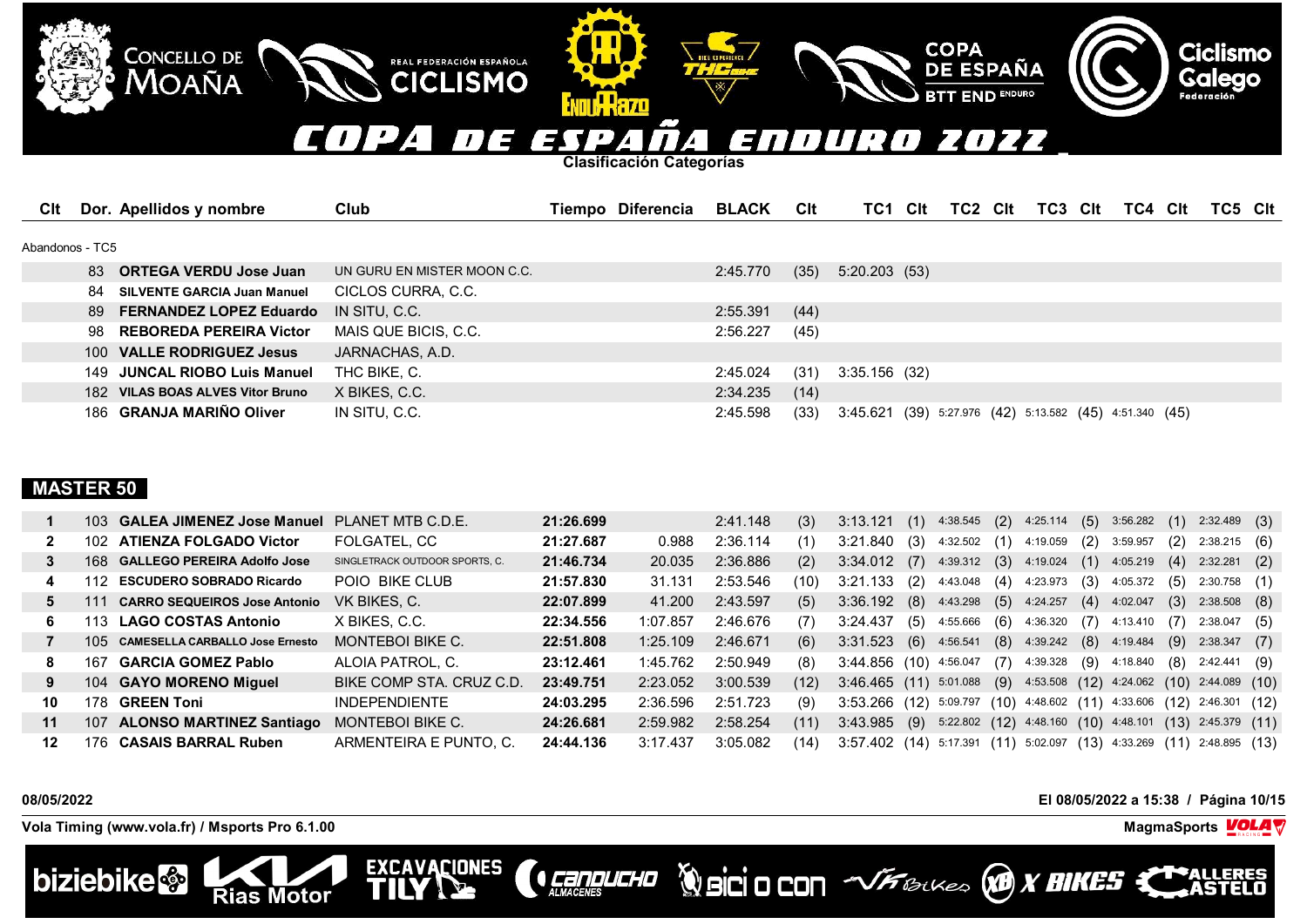## COPA n E ENDUR 2022 7 S. T  $\mathcal{L}$  $\mathbf{I}$  $\overline{a}$  .

**Clasificación Categorías**

REAL FEDERACIÓN ESPAÑOLA

**CICLISMO** 

**EXCAVACIONES** 

TN

| Cit Dor. Apellidos y nombre | Club                                                                                                                       |           | Tiempo Diferencia BLACK CIt                                                                  |  |  |  |  | TC1 CIt TC2 CIt TC3 CIt TC4 CIt TC5 CIt |  |  |
|-----------------------------|----------------------------------------------------------------------------------------------------------------------------|-----------|----------------------------------------------------------------------------------------------|--|--|--|--|-----------------------------------------|--|--|
|                             |                                                                                                                            |           |                                                                                              |  |  |  |  |                                         |  |  |
| 108 BRIONES CASADO Pablo    | VIKINGS BIKE, C.D.                                                                                                         | 25:32.529 | 4:05.830 3:11.012 (15) 3:54.785 (13) 5:28.681 (13) 5:11.141 (14) 4:50.324 (14) 2:56.586 (14) |  |  |  |  |                                         |  |  |
| 14 214 LAGO CARRERA Javier  | QUEBICI-MARCISPORT, C. 33:52.048 12:25.349 2:41.903 (4) 3:22.945 (4) 16:25.086 (16) 4:35.071 (6) 4:10.570 (6) 2:36.473 (4) |           |                                                                                              |  |  |  |  |                                         |  |  |

# Ausentes - TC5

109 **CANTOS FERNANDEZ Carlos** BIKE MADRID

CONCELLO DE

Moaña

# Abandonos - TC5

110 **CAO MOSQUERA Jesus** MONTE XALO, P.C. 3:01.492 (13) 4:15.211 (16) 5:55.302 (15) 5:26.879 (16)

**COPA** 

**DE ESPAÑA** 

**ID ENDURO** 

# **ELITE FEMINAS**

|  | 241 DUARTE CASTRO Desiree                           | CONDADO BIKE, A.D. | 22:37.620 |                   | 2:54.942 | (2) | 3:25.492 (1) 4:50.128 (1) 4:35.390 (1) 4:12.129 (1) 2:39.539 (1) |  |  |  |  |  |
|--|-----------------------------------------------------|--------------------|-----------|-------------------|----------|-----|------------------------------------------------------------------|--|--|--|--|--|
|  | 237 PEREZ BRAVO Elena                               | ON BIKE, CC        | 23:52.184 | 1:14.564          | 3:00.321 | (3) | 3:38.250 (2) 5:09.098 (2) 4:55.742 (2) 4:21.398 (2) 2:47.375 (2) |  |  |  |  |  |
|  | 243 CHAPELA CAIÑO Gemma                             | VK BIKES, C.       | 25:41.980 | 3:04.360          | 3:11.028 | (5) | 4:12.414 (4) 5:41.539 (6) 5:05.941 (3) 4:39.234 (3) 2:51.824 (3) |  |  |  |  |  |
|  | 242 REY DUBRA Yuli Paola                            | KAMIKAZES, C.D.    | 27:06.339 | 4:28.719 2:50.809 |          | (1) | 5:05.406 (6) 5:29.230 (4) 5:39.086 (5) 5:03.976 (5) 2:57.832 (4) |  |  |  |  |  |
|  | 240 GONZALEZ GONZALEZ-CORROTO Covadonga CUETOS BIKE |                    | 27:12.422 | 4:34.802          | 3:09.008 | (4) | 3:50.926 (3) 5:29.817 (5) 6:51.113 (6) 4:45.527 (4) 3:06.031 (6) |  |  |  |  |  |
|  | 244 CASTRO CAL Isabel                               | CONDADO BIKE, A.D. | 27:18.070 | 4:40.450 3:11.351 |          | (6) | 4:57.984 (5) 5:27.016 (3) 5:15.965 (4) 5:19.840 (6) 3:05.914 (5) |  |  |  |  |  |

# **SUB 23 FEMINAS**

| 245 YUSTO SANCHEZ Sara | LACTEAS COBREROS   | 22:02.029 | $2:44.246$ (1) $3:17.008$ (1) $4:48.520$ (1) $4:33.446$ (1) $4:01.700$ (1) $2:37.109$ (1) |  |  |  |  |  |  |
|------------------------|--------------------|-----------|-------------------------------------------------------------------------------------------|--|--|--|--|--|--|
| 238 ARIAS GARCIA Alba  | CICLOSQUINTENA. C. | 23:26.409 | 1:24.380 2:47.977 (2) 3:45.859 (3) 5:03.859 (2) 4:46.848 (2) 4:15.757 (2) 2:46.109 (2)    |  |  |  |  |  |  |
| 246 CEA BESOLI Anna    | DONDA BIKES CLUB   | 24:33.565 | 2:31.536 2:50.882 (3) 3:52.347 (4) 5:24.375 (3) 5:03.461 (4) 4:26.774 (3) 2:55.726 (3)    |  |  |  |  |  |  |

**CONDUCHO** 

**08/05/2022 El 08/05/2022 a 15:38 / Página 11/15**

**WorkSittU** 

**Ciclismo** 

**Galego** 

Federación

**Vola Timing (www.vola.fr) / Msports Pro 6.1.00 MagmaSports**

**Rias Motor** 

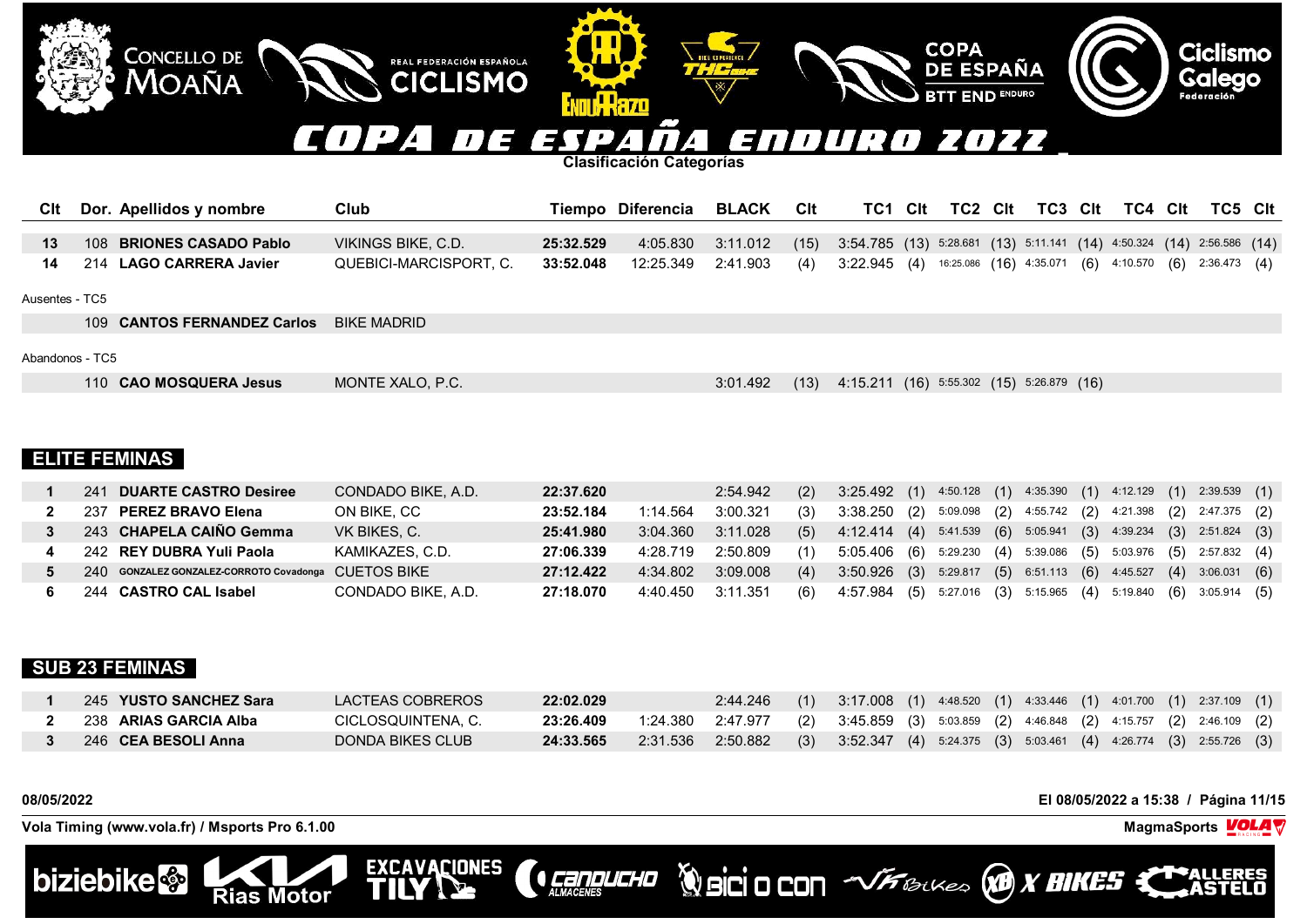### COPA 73 2022 SOODIR  $\mathbf{L}$ 7 EN S  $\mathcal{L}$  $\mathbf{I}$  $\overline{a}$  .

**Clasificación Categorías**

REAL FEDERACIÓN ESPAÑOLA

**CICLISMO** 

EXCAVACIONES

| Cit Dor. Apellidos y nombre | Club                 |           | Tiempo Diferencia BLACK CIt                                                                               |  |  |  |  |  | TC1 CIt TC2 CIt TC3 CIt TC4 CIt TC5 CIt |  |
|-----------------------------|----------------------|-----------|-----------------------------------------------------------------------------------------------------------|--|--|--|--|--|-----------------------------------------|--|
|                             |                      |           |                                                                                                           |  |  |  |  |  |                                         |  |
| 239 MARIMON ABADAL Laia     | ESCAPA CLUB CICLISTA | 25:32.953 | $(3:30.924$ $2:52.937$ $(4)$ $3:42.957$ $(2)$ 6:06.657 $(4)$ 5:00.196 $(3)$ 4:30.781 $(4)$ 3:19.425 $(4)$ |  |  |  |  |  |                                         |  |

# **JUNIOR FEMINAS**

**CONCELLO DE** 

MOAÑA

| <b>CUETOS BIKE</b><br>236 MENENDEZ GONZALEZ Cristina | 22:14.892 |  |  | 2:43.718 (1) 3:24.746 (1) 4:49.738 (1) 4:32.710 (1) 4:07.980 (1) 2:36.000 (1) |  |
|------------------------------------------------------|-----------|--|--|-------------------------------------------------------------------------------|--|
|------------------------------------------------------|-----------|--|--|-------------------------------------------------------------------------------|--|

# **E BIKE MASCULINO**

|                 | 264 | DE LA TORRE GARCIA Jose Antonio                | KAMIKAZES, C.D.  | 19:33.804 |          | 2:25.437 | (2)  | 2:54.274                                           | (1)  | 4:12.226                             | (1) | 4:02.481               | (1) | 3:39.281 | (1)  | 2:20.105               | (1) |
|-----------------|-----|------------------------------------------------|------------------|-----------|----------|----------|------|----------------------------------------------------|------|--------------------------------------|-----|------------------------|-----|----------|------|------------------------|-----|
|                 | 253 | <b>LORENZO GOMEZ Ruben</b>                     | BICI O CON. C.   | 19:57.148 | 23.344   | 2:29.996 | (7)  | 2:58.684                                           | (4)  | 4:18.289                             | (3) | 4:04.469               | (3) | 3:43.500 | (3)  | 2:22.210(4)            |     |
| 3               | 261 | JURADO URKIA Adiran                            |                  | 19:58.446 | 24.642   | 2:30.410 | (10) | 2:57.160                                           | (3)  | 4:18.524                             |     | $(4)$ 4:04.914         | (4) | 3:43.227 | (2)  | 2:24.211               | (5) |
| 4               | 314 | <b>MARTINEZ FERVENZA Alberto THC BIKE, C.</b>  |                  | 20:18.459 | 44.655   | 2:26.917 | (5)  | 3:12.075                                           | (7)  | 4:21.670                             | (5) | 4:04.297               | (2) | 3:52.129 | (7)  | $2:21.371$ (2)         |     |
| 5.              |     | 262 GUISANDE PEREIRA Eloy                      | TRAVIESAS, C.C.  | 20:21.873 | 48.069   | 2:25.575 | (3)  | $3:15.344$ (11) 4:24.078 (9) 4:09.782              |      |                                      |     |                        | (5) | 3:45.176 | (4)  | 2:21.918               | (3) |
| 6.              | 254 | <b>GONZALEZ VERGARA Pedro</b>                  |                  | 20:44.591 | 1:10.787 | 2:26.742 | (4)  | 3:15.711                                           | (12) | 4:26.684 (12) 4:16.719               |     |                        | (9) | 3:54.157 | (9)  | 2:24.578               | (7) |
|                 |     | 255 BERNARDEZ CARRO Aaron                      |                  | 20:48.342 | 1:14.538 | 2:36.286 | (17) | 3:18.770 (17) 4:26.200 (11) 4:16.262               |      |                                      |     |                        | (8) | 3:46.543 | (5)  | 2:24.281               | (6) |
| 8               | 258 | <b>CARBALLO UBEIRA Luis Miquel</b>             | PICARAÑA, A.D.C. | 20:53.978 | 1:20.174 | 2:40.953 | (29) | 3:15.261                                           |      | $(10)$ 4:22.046                      | (6) | 4:13.238               | (6) | 3:54.121 | (8)  | $2:28.359$ (10)        |     |
| 9               | 311 | <b>FREIRE NOGUEIRA Isidro</b>                  | THC BIKE, C.     | 20:54.487 | 1:20.683 | 2:31.504 | (11) | $3:16.265$ (13) 4:25.871 (10) 4:17.645 (10)        |      |                                      |     |                        |     | 3:56.421 |      | $(11)$ 2:26.781        | (8) |
| 10              |     | 313 POUSADA GONZALEZ Alberto                   | THC BIKE. C.     | 20:56.777 | 1:22.973 | 2:30.152 | (8)  | 3:15.062                                           | (9)  | 4:28.388 (13) 4:15.430 (7)           |     |                        |     | 3:59.468 | (14) | 2:28.277               | (9) |
| 11              | 257 | SOUSA ARAUJO Jonathan                          | IN SITU, C.C.    | 21:01.533 | 1:27.729 | 2:35.782 | (15) | 3:10.957                                           | (6)  | 4:31.145 (15) 4:19.789 (14) 3:54.524 |     |                        |     |          |      | $(10)$ 2:29.336 $(12)$ |     |
| 12              | 251 | <b>ORTIGOSA POZO Jose Carlos INDEPENDIENTE</b> |                  | 21:01.538 | 1:27.734 | 2:33.324 | (13) | 3:26.727                                           | (26) | 4:23.492 (8)                         |     | 4:19.711 (13) 3:47.730 |     |          | (6)  | 2:30.554(14)           |     |
| 13 <sup>1</sup> | 274 | <b>GUERRERO MARTIN Javier</b>                  |                  | 21:19.793 | 1:45.989 | 2:32.676 | (12) | 3:17.285 (14) 4:29.843 (14) 4:29.926 (23) 3:56.926 |      |                                      |     |                        |     |          |      | $(12)$ 2:33.137 $(18)$ |     |
| 14              |     | 296 MATO CARAMES Juan Jose                     | TOXO, P.C.       | 21:20.486 | 1:46.682 | 2:43.055 | (31) | 3:17.461                                           | (16) | 4:31.188 (16) 4:19.402 (12) 3:58.071 |     |                        |     |          |      | $(13)$ 2:31.309 $(15)$ |     |
| 15              |     | 275 GAYO PIÑEIRO Jose Eugenio                  |                  | 21:24.761 | 1:50.957 | 2:36.664 | (19) | 3:23.438 (22) 4:35.855 (19) 4:19.054 (11) 4:00.144 |      |                                      |     |                        |     |          |      | $(15)$ 2:29.606 $(13)$ |     |

**CENTRACERES** 

**08/05/2022 El 08/05/2022 a 15:38 / Página 12/15**

**Vola Timing (www.vola.fr) / Msports Pro 6.1.00 MagmaSports MagmaSports MagmaSports MagmaSports MagmaSports** 

**Rias Motor** 



**Ciclismo** 

Galego



**COPA** 

**DE ESPAÑA** 

**END ENDURO**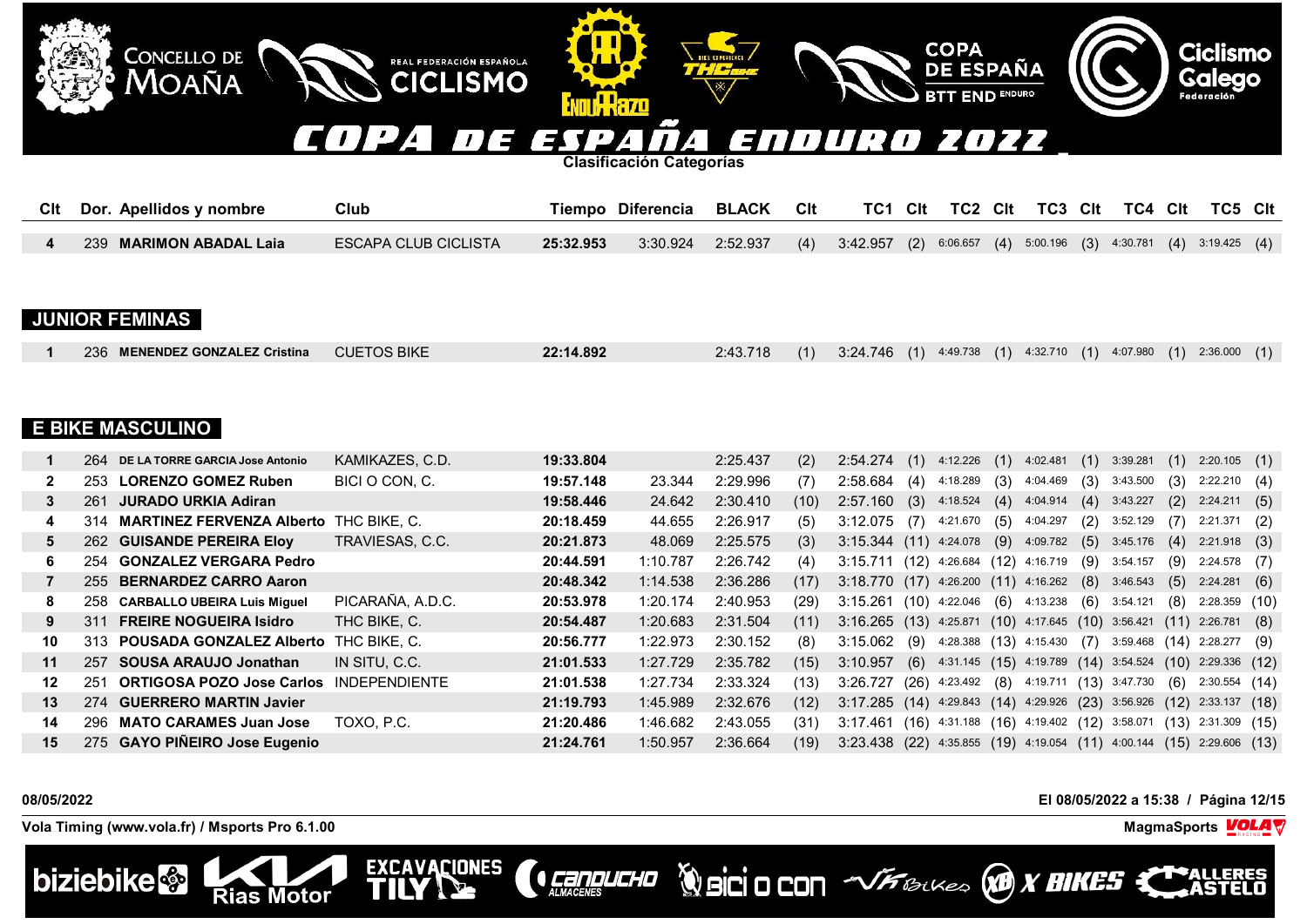### $\blacksquare$ <u>| J</u> 2022 E  $\sqrt{1}$  $\mathbf{A}$ EN 73 T 77  $\overline{a}$  $\mathbf{I}$  $\prime$ 4.

**Clasificación Categorías**

**ATTILLERZO** 

REAL FEDERACIÓN ESPAÑOLA

**CICLISMO** 

**EXCAVACIONES** 

TTI

| CIt       |     | Dor. Apellidos y nombre                   | Club                    |           | Tiempo Diferencia | <b>BLACK</b> | CIt  | TC1                                                                             | <b>Clt</b> | TC2 | <b>Clt</b> | TC3 | Clt | TC4 Clt                                                         | TC5 Clt                |      |
|-----------|-----|-------------------------------------------|-------------------------|-----------|-------------------|--------------|------|---------------------------------------------------------------------------------|------------|-----|------------|-----|-----|-----------------------------------------------------------------|------------------------|------|
|           |     |                                           |                         |           |                   |              |      |                                                                                 |            |     |            |     |     |                                                                 |                        |      |
| 16        |     | 315 PEREZ BRANAS Jose Andres              | RAPOSO FR, C.C.         | 21:36.049 | 2:02.245          | 2:35.855     | (16) | $3:25.492$ (24) $4:34.107$ (18) $4:23.629$ (17) $4:08.063$ (23) $2:28.903$ (11) |            |     |            |     |     |                                                                 |                        |      |
| 17        |     | 310 PORTELA CORDEIRO Roberto THC BIKE, C. |                         | 21:40.677 | 2:06.873          | 2:38.558     | (22) | 3:21.465 (21) 4:40.805 (22) 4:27.340 (19) 4:00.477 (16) 2:32.032 (16)           |            |     |            |     |     |                                                                 |                        |      |
| 18        | 308 | <b>GONZALEZ GOMEZ Rodrigo</b>             | THC BIKE, C.            | 21:43.930 | 2:10.126          | 2:40.836     | (27) | $3:19.590$ (18) 4:33.234 (17) 4:23.379 (16) 4:13.500 (30) 2:33.391 (19)         |            |     |            |     |     |                                                                 |                        |      |
| 19        | 307 | <b>GERMADE PEREIRA Jesus</b>              | THC BIKE, C.            | 21:53.124 | 2:19.320          | 2:39.992     | (24) | 3:20.976 (20) 4:36.739 (20) 4:28.664 (21) 4:11.507 (28) 2:35.246 (22)           |            |     |            |     |     |                                                                 |                        |      |
| <b>20</b> |     | 263 ALFONSO FONTAN Jacobo                 | MOTO BIKE, P.C.         | 21:55.516 | 2:21.712          | 2:44.829     | (35) | 3:12.414 (8) 4:47.570 (30) 4:33.593 (26) 4:01.539 (17) 2:35.571 (23)            |            |     |            |     |     |                                                                 |                        |      |
| 21        | 266 | <b>ULLOA MIGUEZ Diego</b>                 |                         | 22:04.240 | 2:30.436          | 2:36.485     | (18) | 3:20.672 (19) 4:43.289 (26) 4:35.817 (29) 4:13.071 (29) 2:34.906 (21)           |            |     |            |     |     |                                                                 |                        |      |
| 22        | 273 | <b>JAMES LINTURN Christian</b>            | CORUXO, C.C.            | 22:04.458 | 2:30.654          | 2:40.243     | (25) | 3:27.734 (28) 4:42.438 (24) 4:29.078 (22) 4:07.828                              |            |     |            |     |     |                                                                 | $(22)$ 2:37.137        | (27) |
| 23        | 260 | <b>PEREIRA OLIVEIRA Oscar</b>             | MASTER DA LOURIÑA, C.   | 22:05.225 | 2:31.421          | 2:38.071     | (21) | 3:34.653 (36) 4:39.852 (21) 4:31.305 (25) 4:01.609 (18) 2:39.735 (33)           |            |     |            |     |     |                                                                 |                        |      |
| 24        |     | 299 AMORIM Carlos                         | <b>INDEPENDIENTE</b>    | 22:18.914 | 2:45.110          | 2:50.129     | (44) | 3:27.750 (29) 4:44.019 (27) 4:33.785 (27) 4:03.301                              |            |     |            |     |     |                                                                 | $(20)$ 2:39.930        | (35) |
| 25        |     | 285 RIOS DURO Samuel                      | <b>INDEPENDIENTE</b>    | 22:28.287 | 2:54.483          | 2:43.664     | (33) | 3:46.144 (46) 4:42.797 (25) 4:30.796 (24) 4:08.425 (24) 2:36.461 (25)           |            |     |            |     |     |                                                                 |                        |      |
| 26        | 306 | <b>BRAÑAS REY Juan Andres</b>             | THC BIKE, C.            | 22:33.753 | 2:59.949          | 2:47.262     | (40) | 3:42.433 (43) 4:42.258 (23) 4:28.019 (20) 4:15.125 (31) 2:38.656 (30)           |            |     |            |     |     |                                                                 |                        |      |
| 27        | 294 | <b>FABEIRO FIGUEIROA David</b>            |                         | 22:36.781 | 3:02.977          | 2:51.672     | (46) | 3:24.480 (23) 4:52.171 (31) 4:38.266 (32) 4:11.262 (27) 2:38.930 (31)           |            |     |            |     |     |                                                                 |                        |      |
| 28        |     | 305 ABELENDA MAYA Borja                   | THC BIKE, C.            | 22:39.310 | 3:05.506          | 2:43.606     | (32) | 3:34.512 (35) 4:56.469 (38) 4:38.758 (33) 4:08.926 (25) 2:37.039 (26)           |            |     |            |     |     |                                                                 |                        |      |
| 29        | 289 | <b>ROSALES ESTEVEZ Javier</b>             |                         | 22:47.590 | 3:13.786          | 2:54.402     | (50) | 3:37.016 (37) 4:45.973 (29) 4:34.425 (28) 4:09.407 (26) 2:46.367 (44)           |            |     |            |     |     |                                                                 |                        |      |
| 30        | 302 | <b>CHAMIZO CARMONA Miguel Angel</b>       |                         | 22:49.988 | 3:16.184          | 2:45.629     | (38) | 3:26.278 (25) 4:57.195 (40) 4:47.062 (39) 4:15.324 (32) 2:38.500 (29)           |            |     |            |     |     |                                                                 |                        |      |
| 31        |     | 272 LOPEZ PEULA Francisco Damian          | <b>INDEPENDIENTE</b>    | 23:03.466 | 3:29.662          | 2:45.227     | (36) | 3:28.289 (30) 4:58.860 (42) 4:45.043 (38) 4:20.043 (36) 2:46.004 (43)           |            |     |            |     |     |                                                                 |                        |      |
| 32        |     | 290 COSTAS LINO Mario                     |                         | 23:03.469 | 3:29.665          | 2:55.281     | (51) | 3:55.918 (53) 4:54.856 (36) 4:35.984 (30) 4:05.692 (21) 2:35.738 (24)           |            |     |            |     |     |                                                                 |                        |      |
| 33        | 301 | <b>SANTOS MARTINEZ Francisco</b>          |                         | 23:08.267 | 3:34.463          | 2:44.758     | (34) | 3:46.735 (47) 4:55.707 (37) 4:44.574 (36) 4:16.680 (34) 2:39.813 (34)           |            |     |            |     |     |                                                                 |                        |      |
| 34        | 271 | <b>MARIÑO COSTALES Carlos</b>             | KOMANCHE, C.            | 23:19.277 | 3:45.473          | 2:52.289     | (47) | 3:33.094 (34) 4:59.195 (43) 4:44.758 (37) 4:26.074 (41) 2:43.867 (40)           |            |     |            |     |     |                                                                 |                        |      |
| 35        | 282 | <b>OTERO CABRAL Enrique</b>               | <b>MONTEBOI BIKE C.</b> | 23:21.429 | 3:47.625          | 2:57.426     | (54) | 3:40.918 (42) 4:54.625 (34) 4:49.941 (44) 4:15.801                              |            |     |            |     |     |                                                                 | $(33)$ 2:42.718 $(38)$ |      |
| 36        |     | 276 FERNANDEZ LORENZO Jorge               | TRIBU DEL ÑU. C.C.      | 23:31.843 | 3:58.039          | 2:48.273     | (41) | 3:30.563 (33) 4:54.847 (35) 4:48.668 (40) 4:40.918 (48) 2:48.574 (46)           |            |     |            |     |     |                                                                 |                        |      |
| 37        | 287 | DE SOUSA GIL Ivan                         | TEABIKES, C.            | 23:32.101 | 3:58.297          | 3:02.922     | (59) | 3:40.430 (41) 5:04.961 (48) 4:37.164 (31) 4:21.953 (39) 2:44.671 (41)           |            |     |            |     |     |                                                                 |                        |      |
| 38        | 303 | <b>FREIRE ROBLEDO Adrian</b>              |                         | 23:37.186 | 4:03.382          | 2:42.075     | (30) | 3:54.028                                                                        |            |     |            |     |     | $(51)$ 5:01.059 $(46)$ 5:00.668 $(50)$ 4:20.325 $(37)$ 2:39.031 |                        | (32) |
| 39        | 267 | <b>ROSENDO GARCIA Juan Carlos</b>         | FARTO, C.C.             | 23:41.009 | 4:07.205          | 2:56.273     | (53) | 3:53.188 (48) 4:52.985 (33) 4:42.652 (35) 4:30.883 (44) 2:45.028 (42)           |            |     |            |     |     |                                                                 |                        |      |
| 40        |     | 298 ALVES PEREIRA Amandio                 | <b>INDEPENDIENTE</b>    | 23:43.129 | 4:09.325          | 2:55.586     | (52) | $3:38.672$ (39) 5:06.964 (50) 4:48.813 (42) 4:25.598 (40) 2:47.496 (45)         |            |     |            |     |     |                                                                 |                        |      |
| 41        | 270 | <b>NIETO PENA Jose Angel</b>              |                         | 23:48.220 | 4:14.416          | 2:45.238     | (37) | 3:37.243 (38) 4:57.356 (41) 5:12.422 (54) 4:33.543 (46) 2:42.418 (37)           |            |     |            |     |     |                                                                 |                        |      |

**CONDUCHO** 

**Vola Timing (www.vola.fr) / Msports Pro 6.1.00 MagmaSports VOLA** 

**Rias Motor** 

CONCELLO DE

**MOAÑA** 



**08/05/2022 El 08/05/2022 a 15:38 / Página 13/15**

**Volcio CON VFBLUES CON BIKES CO** 

**COPA** 

**DE ESPAÑA** 

**END ENDURO** 



LERES

**Ciclismo** 

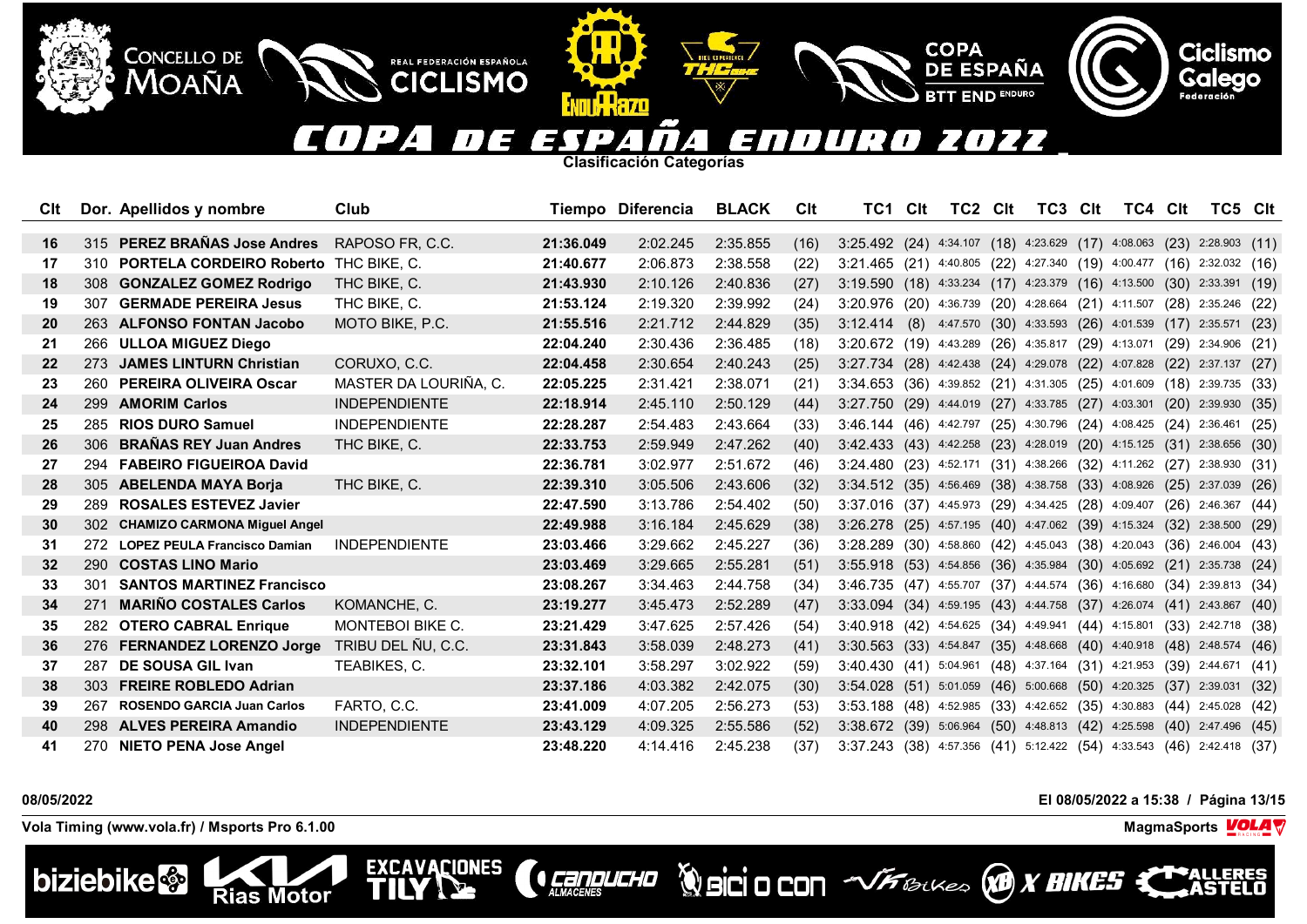### COPA E ENDUR 2022  $\mathbf{L}$ 7 EX T  $\mathcal{L}$  $\mathbf{I}$  $\overline{a}$  .

**COPA** 

**DE ESPAÑA** 

**END ENDURO** 

**Clasificación Categorías**

IKKAZO

REAL FEDERACIÓN ESPAÑOLA

**CICLISMO** 

EXCAVACIONES

| Clt |     | Dor. Apellidos y nombre             | Club                   |           | Tiempo Diferencia | <b>BLACK</b> | <b>C</b> lt | TC1.                                                                   | Clt | TC2 | Clt | TC3 | Clt | TC4 | Clt | TC5 Clt                |  |
|-----|-----|-------------------------------------|------------------------|-----------|-------------------|--------------|-------------|------------------------------------------------------------------------|-----|-----|-----|-----|-----|-----|-----|------------------------|--|
|     |     |                                     |                        |           |                   |              |             |                                                                        |     |     |     |     |     |     |     |                        |  |
| 42  | 101 | <b>VILA FERNANDEZ Juan Luis</b>     | MONTEBOI BIKE C.       | 24:15.328 | 4:41.524          | 3:03.531     | (60)        | 3:44.632 (45) 5:05.388 (49) 4:39.637 (34) 4:19.859 (35) 3:22.281 (56)  |     |     |     |     |     |     |     |                        |  |
| 43  | 297 | <b>PEREIRAS Joao</b>                | <b>INDEPENDIENTE</b>   | 24:18.793 | 4:44.989          | 3:06.449     | (61)        | 3:53.578 (49) 5:07.113 (51) 4:55.664 (47) 4:27.047                     |     |     |     |     |     |     |     | $(42)$ 2:48.942 $(47)$ |  |
| 44  |     | 286 TORREIRA VAZQUEZ Mario          | JARNACHAS, A.D.        | 24:18.977 | 4:45.173          | 2:48.961     | (42)        | 3:55.645 (52) 5:01.985 (47) 4:54.605 (45) 4:48.410 (50) 2:49.371 (48)  |     |     |     |     |     |     |     |                        |  |
| 45  | 278 | <b>CRIADO ZEA Francisco</b>         | <b>INDEPENDIENTE</b>   | 24:20.055 | 4:46.251          | 2:51.449     | (45)        | 3:53.746 (50) 5:11.051 (52) 4:56.207 (48) 4:35.024 (47) 2:52.578 (50)  |     |     |     |     |     |     |     |                        |  |
| 46  | 292 | <b>VIEIRA FALLETTI Luis Renato</b>  | VIGOENDURO MTB, C.     | 24:34.673 | 5:00.869          | 2:53.812     | (49)        | 4:02.090 (54) 5:00.270 (45) 4:57.348 (49) 4:58.309 (52) 2:42.844 (39)  |     |     |     |     |     |     |     |                        |  |
| 47  | 268 | <b>PADIN OTERO Francisco Javier</b> | CORBELO, C.C.          | 24:41.833 | 5:08.029          | 2:52.484     | (48)        | 4:38.036 (58) 4:59.660 (44) 4:49.457 (43) 4:32.731                     |     |     |     |     |     |     |     | $(45)$ 2:49.465 $(49)$ |  |
| 48  |     | 293 SALGUEIRO FERNANDEZ Jose Carlos | VIGOENDURO MTB, C.     | 24:49.606 | 5:15.802          | 3:45.562     | (64)        | 3:27.265 (27) 4:57.036 (39) 5:27.790 (57) 4:30.840 (43) 2:41.113 (36)  |     |     |     |     |     |     |     |                        |  |
| 49  | 279 | <b>CABANAS MEILAN Carlos</b>        | XSM-SANTOME DE PIÑEIRO | 25:45.001 | 6:11.197          | 2:58.195     | (57)        | 4:20.899 (57) 5:37.500 (57) 5:08.535 (51) 4:46.715 (49) 2:53.157 (51)  |     |     |     |     |     |     |     |                        |  |
| 50  | 277 | DOMINGUEZ LAGO Celso Manuel         |                        | 25:49.770 | 6:15.966          | 2:57.703     | (55)        | 4:08.274 (55) 5:34.223 (56) 5:13.304 (55) 4:58.512 (53) 2:57.754 (53)  |     |     |     |     |     |     |     |                        |  |
| 51  | 300 | <b>COLLAZO CARREGAL Damian</b>      |                        | 25:53.429 | 6:19.625          | 2:58.054     | (56)        | 4:15.434 (56) 5:31.016 (54) 5:10.558 (53) 5:00.097 (54) 2:58.270 (54)  |     |     |     |     |     |     |     |                        |  |
| 52  |     | 265 PRAT VELA Josep                 | DONDA BIKES CLUB       | 26:06.522 | 6:32.718          | 3:09.886     | (62)        | 4:40.992 (59) 5:22.020 (53) 5:08.797 (52) 4:49.234                     |     |     |     |     |     |     |     | $(51)$ 2:55.593 $(52)$ |  |
| 53  | 288 | <b>ARJONES REIS Jose Javier</b>     | TEABIKES, C.           | 27:26.852 | 7:53.048          | 3:20.668     | (63)        | 5:06.039 (60) 5:33.422 (55) 5:15.180 (56) 5:11.937 (55) 2:59.606 (55)  |     |     |     |     |     |     |     |                        |  |
| 54  |     | 295 MATO CARAMES Antonio            | TOXO, P.C.             | 30:43.389 | 11:09.585         | 2:38.058     | (20)        | 3:17.335 (15) 13:45.785 (59) 4:26.707 (18) 4:02.727                    |     |     |     |     |     |     |     | $(19)$ 2:32.777 $(17)$ |  |
| 55  | 281 | <b>BARREIRO PORTELA Diego</b>       | BIKE OU NON VAI. P.C.  | 32:34.973 | 13:01.169         | 2:40.871     | (28)        | 3:29.140 (31) 4:44.766 (28) 4:48.699 (41) 14:14.247 (57) 2:37.250 (28) |     |     |     |     |     |     |     |                        |  |

Ausentes - TC5

| 269 OLIVAS RAMOS Juan  | FOLGATEL, CC |
|------------------------|--------------|
| 304 GARCIA RODAL David | VK BIKES, C. |

**Rias Motor** 

## Abandonos - TC5

| 252 VAQUEIRO GOMEZ Gabriel     | TRIBU DEL ÑU, C.C.  | 2:20.519 | (1)  | 2:55.469 (2) 4:12.883 (2) 7:21.430 (58)                    |
|--------------------------------|---------------------|----------|------|------------------------------------------------------------|
| 256 MOREIRA VEIGA Saul         | X BIKES, C.C.       | 2:34.860 | (14) |                                                            |
| 259 PAZOS RODRIGUEZ David      | ROCASPORT GIANT, C. | 2:27.203 | (6)  | $3:03.902$ (5) $4:22.614$ (7) $4:22.207$ (15)              |
| 283 PEREZ VALVERDE Jose Manuel | MONTEBOI BIKE C.    | 2:49.132 |      | $(43)$ 3:40.289 $(40)$                                     |
| 284 OTERO MAÑANA Sergio        |                     | 2:59.515 | (58) | $3:30.371$ (32) 5:48.910 (58) 4:55.114 (46) 12:46.750 (56) |
| 291 GARCIA MORALES Luis Daniel |                     | 2:46.129 | (39) |                                                            |

**CONDUCHO** 

**Vola Timing (www.vola.fr) / Msports Pro 6.1.00 MagmaSports MagmaSports MagmaSports MagmaSports MagmaSports** 

**CONCELLO DE** 

**MOAÑA** 



**08/05/2022 El 08/05/2022 a 15:38 / Página 14/15**



**Ciclismo**